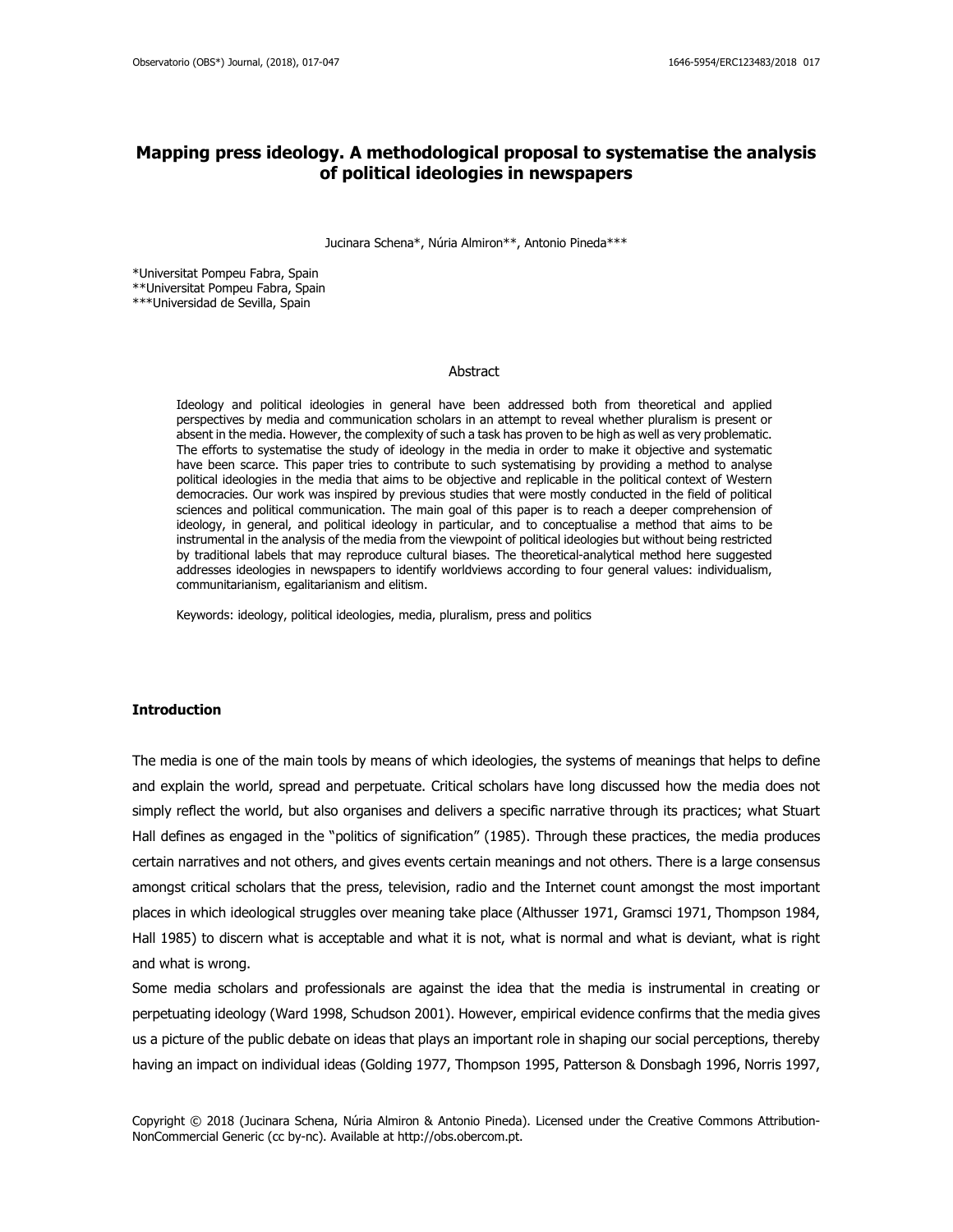Watson 1998, Herman & Chomsky 2010). Furthermore, the media normalises specific social relations, that is, it promotes certain behaviours while excluding others, and gives certain social relations more power to spread and perpetuate. Underlying this fact is the idea of power being implemented at the level of culture, as well as the notion of ideological domination through the imposition of a hegemonic view (Gramsci, 1971).

Ideology, and political ideologies in general, have been addressed from both theoretical and applied perspectives by communication scholars in an attempt to uncover ideology in the media. This has mostly happened with regard to the press, which has been traditionally considered the reference for political debate by the rest of the media (Hall 1977, Altheide 1984, Fowler 1991, Thompson 2013). The main goal has been to reveal whether pluralism is present or absent in the media. However, the complexity of such a task has proven to be high, and has usually led to problems. In the case of quantitative content studies, for instance, the use of *positive, neutral* and *negative* categorisations prevents us from getting a deep insight into the underlying images of society portrayed by the media. In the case of discourse and qualitative studies, the results are difficult for other scholars to replicate, and usually their value is problematized because of the high degree of subjective appreciations that are needed to achieve the analytical richness they provide.

Attempts at trying to systematise the study of ideology in the media, to make fruitful and replicable methodological proposals, have been scarce, and mostly ended up with the same problems already mentioned. This paper tries to contribute to the systematisation of the study of ideology in the media by providing a method to analyse political ideologies in media texts. We aim to offer a method which is both replicable and qualitative. Our work has been inspired by previous studies that were mostly conducted in the field of political communication. The method we propose relies on the need to reach a deeper comprehension of the representation of ideology in the media, while at the same time avoiding the problems raised using traditional categories of political ideologies. Thus, the aim is to figure out a tool which is as cross-cultural as possible —so it can be applied to media texts produced in Western democracies— but, at the same time, which is nourished by the rich theoretical modern work which has been done on political ideologies.

To this end, we propose a theoretical-analytical model for the analysis of ideologies in the press. The model is based on an adapted version of Douglas and Wildavsky's (1982) worldviews labelling the media as elitist, egalitarian, individualist or communitarian (or a combination of these). Our adaption is the result of an analysis which includes the core themes and categories of the main traditional political ideologies, but not restricted to them.

The paper is organised as follows: We (i) define ideology and (ii) political ideologies, (iii) conduct a literature review on the research done on political ideologies in the media, mostly in the press; and (iv) describe our method to map the ideology of newspapers, followed by (v) the results of a small research test conducted to check the method and its reliability.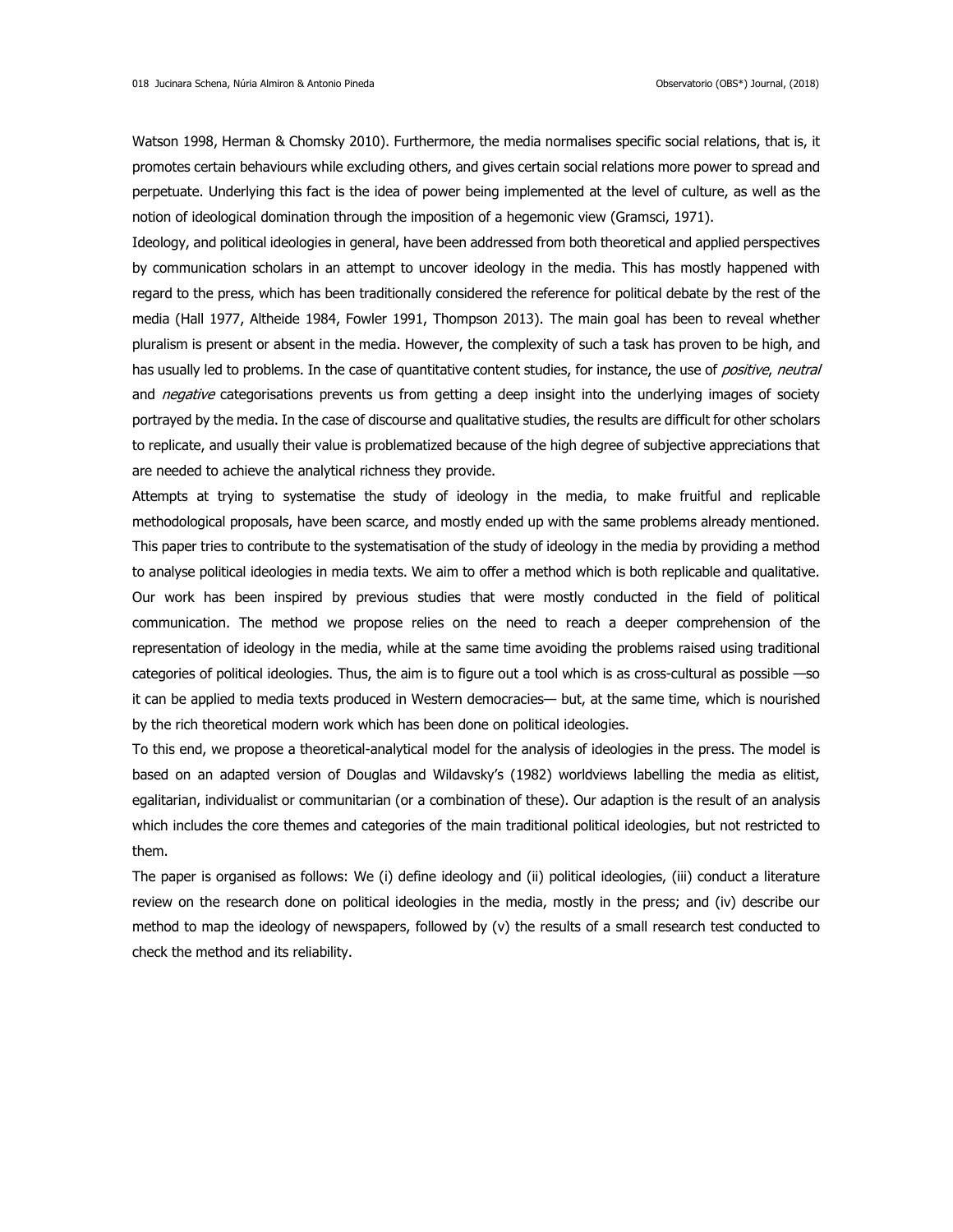## **The concept of ideology**

The conceptual realm of ideology implies, not only understanding the origin of the term, but in particular gathering its vast appropriation and application by different authors in different historical periods and contexts. In this regard, we could cite Žižek: "By way of a simple reflection on how the horizon of historical imagination is subjected to change, we find ourselves in medias res, compelled to accept the unrelenting pertinence of the notion of ideology" (2012, 5).

One of the main authors connected to the origin of the term ideology is Karl Mannheim. He points out that, according to the father of empiricism Francis Bacon's (1561-1626) theory of the *idola*, the term *idols* "may be regarded to a certain extent as a forerunner of the modern conception of ideology" (Mannheim 1954, 55). However, the term *ideology* is widely attributed to the soldier, politician and philosopher Antoine Louis Claude Destutt (1754–1836) (Eagleton 1991; Wright & Eatwell 1993; Bauman 1999; Eccleshall et al 2003; Freeden 2003; Hawkes 2003; Mészáros 2005, Vincent, 2010; Heywood, 2012), commonly found in the literature just as Destutt de Tracy, who towards the end of the 18<sup>th</sup> century concentrated on organising "an approach to understanding how ideas are formed" (Sargent 2009, 6) or in creating a "science of the ideas" (Stankiewicz 1993, 247). The term was coined by joining the Greek nouns eidos (that which is seen, form, shape) and logos (word, statement, speech) (Liddell & Scott 1940). In the spirit of the Enlightenment, Destutt de Tracy organised a system for the analysis of ideas following Condillac's model of perceptual cognition (Gaukroger 2015, 393). At that same time, since some of the French philosophers were hostile to Napoleon's regime, the French military leader used the term *ideology* in "a depreciative way to define his opponents as sectarian and dogmatic" (Abbagnano 2007, 531). As pointed out by Schwarzmantel (1998), the term arose with the ascension of the modern state, civil society and the new agenda of political thought.

In spite of this original shaping, the word *ideology* did not settle solidly in history until it was incorporated by Karl Marx (1818-1883) in a work written with Friedrich Engels (1820-1895), The German Ideology (1845-6), where they composed the integral theory of historic materialism and criticised a set of political illusions (Tower Sargent 2009) —also considered metaphysical, here building a critique specifically of Feuerbach's (1804-1872) philosophical thoughts on the nature of man. In Marx and Engels' work, the term *ideology* appears connected with the idea of men's life process and their material conditions of production and alongside that, the production of consciousness (Marx & Engels 1975, 36-37) —that is, a crucial notion for critical studies of the media and the press. Attributed to Engels when writing a letter to Franz Mehring in 1893, the use of the term falseconsciousness is important within Marxist theory and in the evolving discussion of ideology among many theorists. The term was used in order to explain how Engels understood individuals developing their own thought within the frontiers of their own reality and social-cultural heritage —building a personal picture of the world which is necessarily incomplete.

Despite the fact that the meaning of ideology in Marx's works is considered to experiment variations according to some authors (Seliger 1979; Vincent 2010), his and Engels' contribution is essential for the comprehension of a world organised by ideas and concepts as the determining principles of "real life-process" (Marx & Engels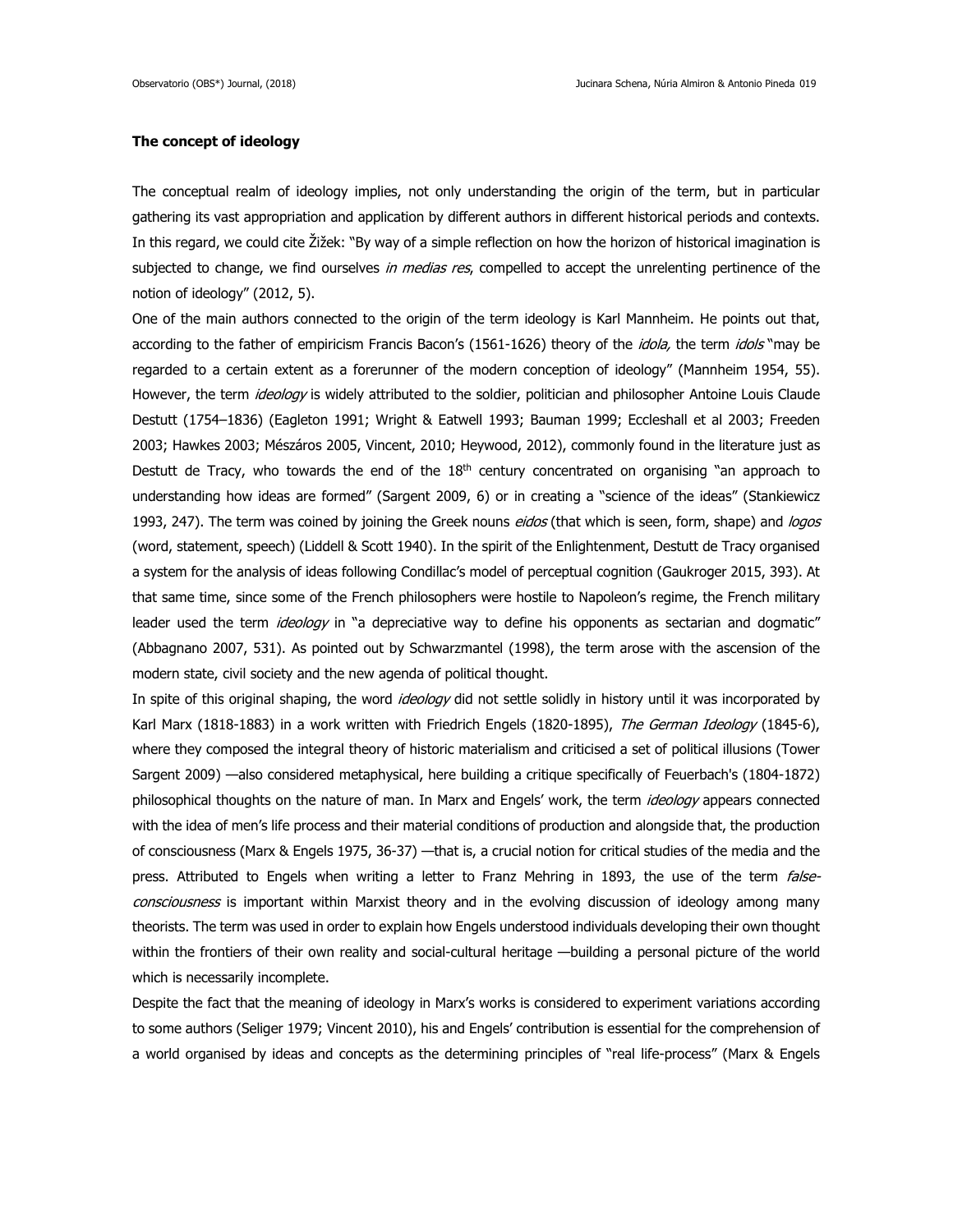1976, 36). Even though, as Wright & Eatwell (1993) pointed out, Marx himself did not considered his own political views as "ideology".

Pre-war and post-war periods were times characterised by intense discussion around political ideas (Freeden 2006). From the birth of the term in the 18<sup>th</sup> century, and crossing the turbulent 19<sup>th</sup> and 20<sup>th</sup> centuries intensely marked by wars and revolutions, as well as by the origins of major social changes— ideology has always been invoked in times of conflict. It happened when Gramsci (1892-1937), imprisoned from 1926 to 1933 by the Italian Fascist regime, wrote prominently on the idea of hegemony. Based on the Marxist understanding of ideology, and the concept of the ruling class, Gramsci "offers an account of the way that ruling ideology is produced, maintained and reproduced" (Lloyd 2003, 231); particularly, on the cultural aspects that explain inequality in the world. As Tower Sargent (2009) pointed out, Gramsci developed the aspects covered by ideology when choosing to look at the dispute between groups and their battle to settle their own ideas as dominant ones. Also, Gramsci sees ideology "deeply embedded in all language and culture" (Vincent 2010, 6). Another prominent theoretician of ideology is the above-mentioned Karl Mannheim. When summarising the main theories of ideology, Tower Sargent indicates that Mannheim also contributes with the notion of reality and democracy, proposing that individuals deal with ideology from two perspectives: total conception, and particular conception (2009, 7). In *Ideology and Utopia - An Introduction to the Sociology of Knowledge*, Mannheim explains that "total conception" is related to beliefs shared by a group, while "particular conception" relates to the point when one recognises others' beliefs as opposed to their own, not recognising their own ideas as ideological and classifying the others' beliefs as false (1954, 55).

In the 1960s, ideology was also used as a concept to analyse social action and life, including the political sphere and beyond (Heywood 2012). The notion of a "neutral concept" of ideology was subject to criticism, for being "so bland and generalised that it loses its critical edge", according to Heywood (2012, 10). Moving towards the end of 20<sup>th</sup> century, the term *ideology* experimented a shaping process. Although there is a shared understanding that ideology is basically "an essentially contested concept" (Sargent 2009), it is also pointed out that studies on ideologies are rather fragmented, and academically-speaking not integrated, or at least not well discussed among the scholarly community (Leader Maynard 2013). In this context, and rather than theorising in order to attain an unambiguous definition, scholars have been devoted to organising the previous body of knowledge in recent times. For instance, Gerring, after cataloguing the contemporary definitions of ideology, suggested a framework containing all "attributes regularly associated with ideology" (1997, 958-959). He also alerted that the "neologisms" created by some social science scholars who were intrigued by the impairment when defining ideology, "fail to capture the political connotations of ideology" (Gerring 1997, 961). Leader Maynard (2013), on the other hand, put together an important work organising the contemporary studies that have analysed ideology over the past two decades by scope of research. He points out three "broad categories": conceptual approaches, discursive approaches, and quantitative approaches, and proposes a "map of the field", as defined by the author himself (Leader Maynard 2013, 299). Consequently, authors studying ideologies talk about a post-ideological time, the crisis of ideology, or the end of ideology (Schwarzmantel 1998; Freeden 2003, 2006; Lloyd 2003; Tower Sargent 2009; Heywood 2012) —that is, terms that emerged in the Cold War (Vincent 2010). Mostly,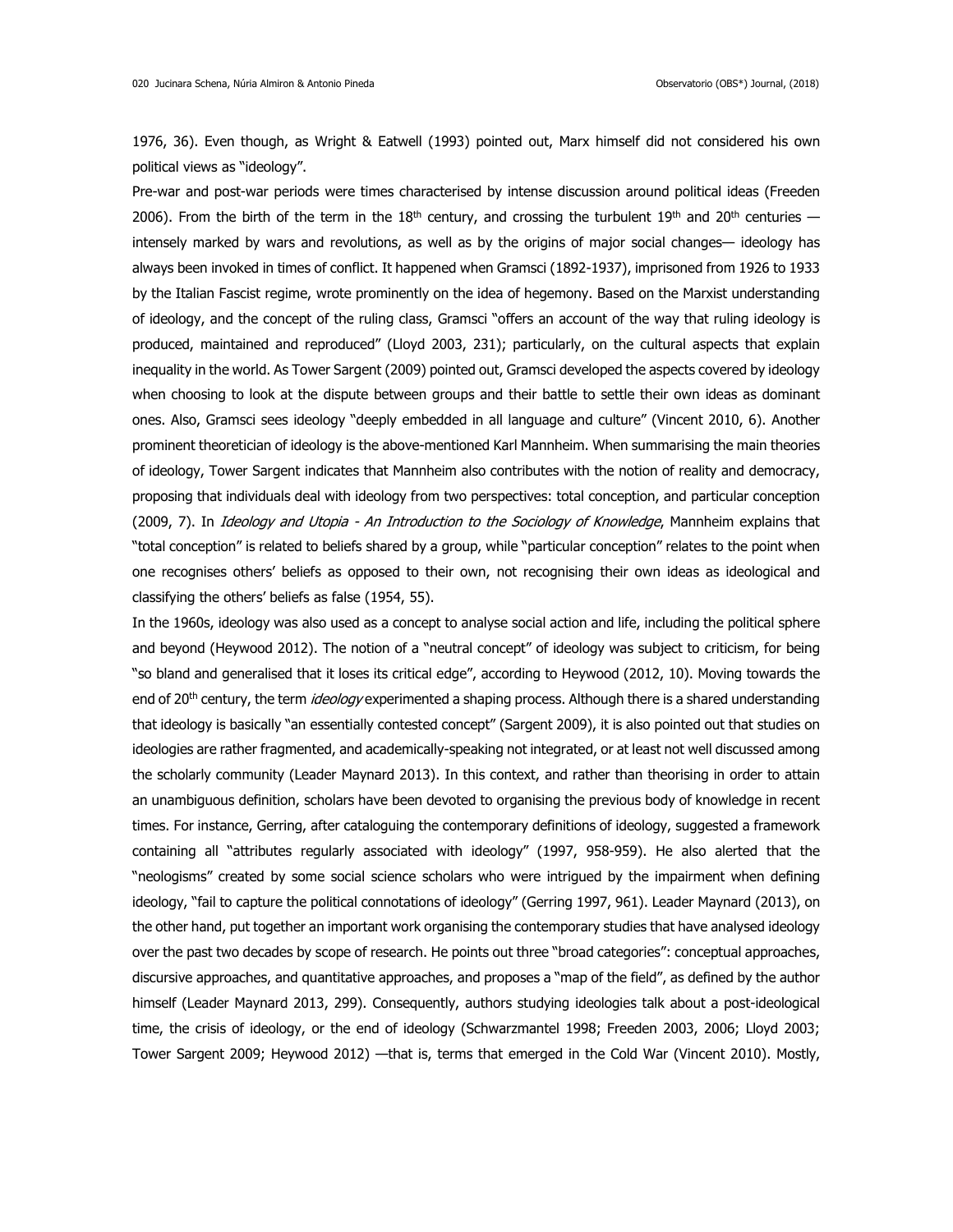authors agree on the necessity of constantly reviewing the role of political ideologies in the contemporary world. However, when discussing the possibility of the end of ideology, critics can also be found —as in the case of Žižek, who labelled this idea as "naïve" and "following utilitarian motivation for late-capitalists" (2012, 34-35). Finally, the most recent reflections about ideology are connected to the notion of the global market and capital, as defined by Hawkes in his book chapter "Ideology after 11 September" (2003, 180). The author sketches a necessary scrutiny of the connections between political power, global markets, social classes, human labour and the construction of ideological narratives. As Mészáros summarises: "The plain truth is that in our societies everything is 'soaked in ideology'" (2005, 62).

From the different approaches to ideology summarised above, it is apparent that authors have built a solid theorisation that allows for the concept of ideology to be adopted by scholars who study the term in connection with other societal phenomena, such as culture, religion, and politics. This leads us to the more specific notion of political ideologies.

## **Political ideologies in the social sciences**

The notion of political ideologies is also subject to a diversity of approaches. These approaches can be identified in the scholarly efforts made by authors such as Eatwell & Wright (1993), Schwarzmantel (1998), Eccleshall et al (2003), Freeden (2003), Tower Sargent (2009), Vincent (2010), Heywood (2004, 2011, 2012), Freeden, Tower Sargent & Stears (2013), and Ball, Dagger & O'Neill (2014). All of them put together the body of political thought that may be included in each ideology, and all of them have discussed, classified and gathered ideas under different sets of political ideologies. Despite their differences, these authors acknowledge that political ideologies change over time, and this implies a constant reconsideration of the principles (Tower Sargent 2009). Freeden, for instance, provides one of the most comprehensive definitions of political ideology:

> "A set of ideas, beliefs, opinions, and values that (1) exhibit a recurring pattern, (2) are held by significant groups, (3) compete over providing and controlling plans for public policy and (4) do so with the aim of justifying, contesting or changing the social and political arrangements and processes of a political community" (2003, 32)

This definition is interesting because of the general concept of ideology brought into this context. Although the notion of power is relevant to understand the functioning of political ideologies, the latter can be approached from other viewpoints. Heywood, for instance, adds that political ideologies:

> "(a) Offer an account of the existing order, usually in the form of a 'world view'; (b) advance a model of a desired future, a vision of the "good society"; (c) explain how political change can and should be brought about –how to get from (a) to (b)" (2012, 11).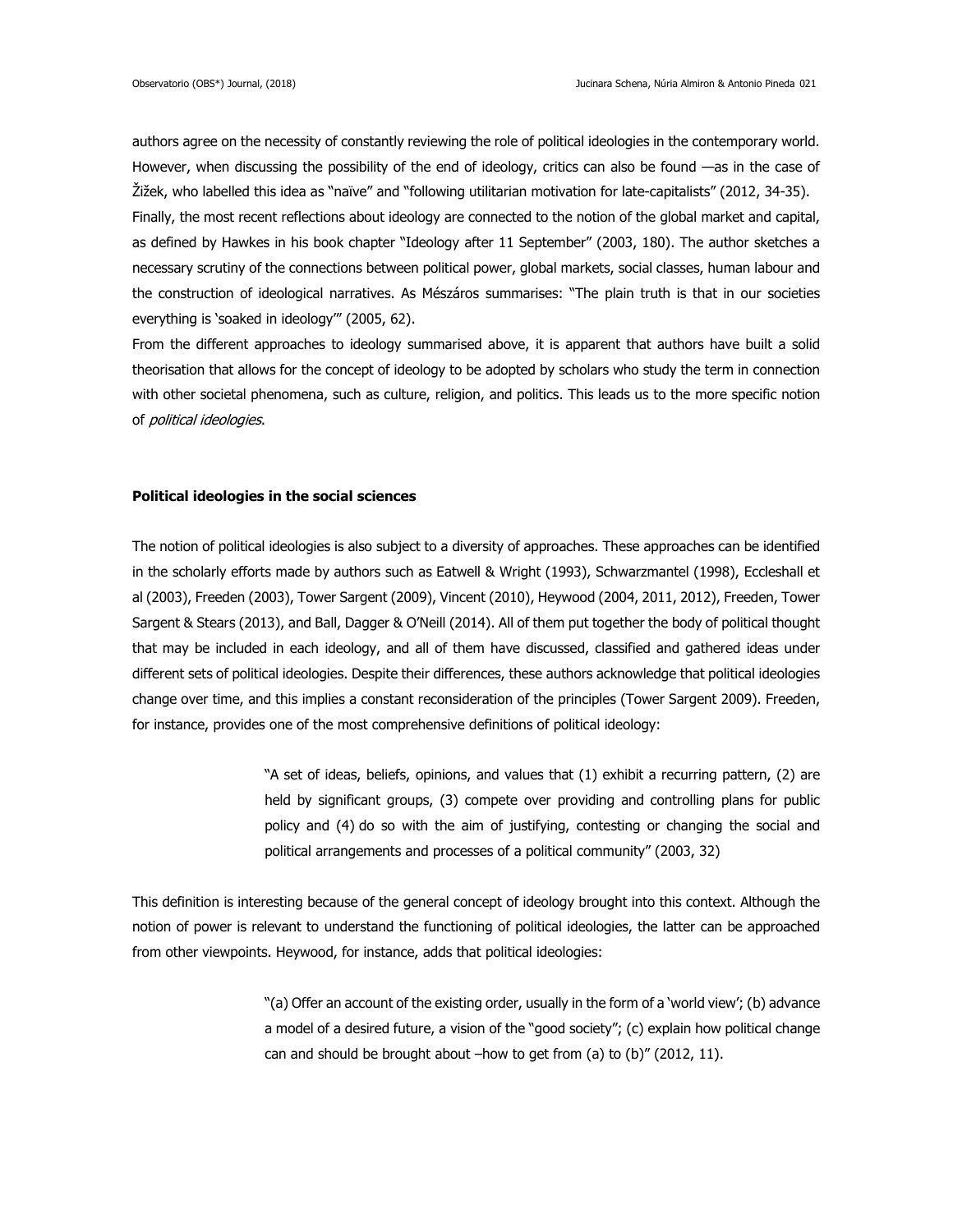Thus, political ideologies are also understood as more than just an endeavour for power or "mere propaganda" (Heywood 2012), that is, something that goes beyond "an attempt to shape how people think —and therefore how they act "(Ball, Dagger & O'Neil 2014, 5). Rather, they are also considered as a "complex causal interaction of cognitive, affective and social factors" (Leader Maynard 2013, 343) grounded on the "study of substantive, concrete configurations of political ideas that matter to, and in, societies" (Freeden 2006, 15) and "not synonymous with the dogmatic or fanatical [everyday use]" (Eatwell & Wright 1993, ix).

Recent proposals regarding political ideologies vary significantly. It is important to remark that, as a rule, the authors' working countries or regions determine how the units that are being considered in each set of political ideologies are defined. One should therefore be careful with the dominant approaches —that is, American and European traditional sets of ideologies— and the extent of their viability for other countries and regions. In this respect, and in order to propose a methodological approach to study the press, it is necessary to avoid narrow sets of ideologies. To build a comprehensive catalogue of political ideologies, we suggest the work of a number of authors defining political ideology sets —including Eatwell & Wright (1993), Schwarzmantel (1998), Eccleshall et al (2003), Tower Sargent (2009), Vincent (2010), Heywood (2012), Freeden, Tower Sargent & Stears (2013), and Ball, Dagger & O'Neill (2014). These authors stand out for their researching and publishing background in the subject, as well as for their permanent review of the sets in keeping with recent international political scenarios and tendencies. With respect to the eight works selected, not all the authors agree on one definitional set of political ideologies, hence a wide variation was found. However, some political ideologies are indicated by more than one author, as illustrated in Figure 1.



**Figure 1:** Most cited political ideologies in literature

Source: Elaborated by the authors based on Eatwell & Wright (1993), Schwarzmantel (1998), Eccleshall et al (2003), Tower Sargent (2009), Vincent (2010), Heywood (2012), Freeden, Tower Sargent & Stears (2013), and Ball, Dagger & O'Neill (2014).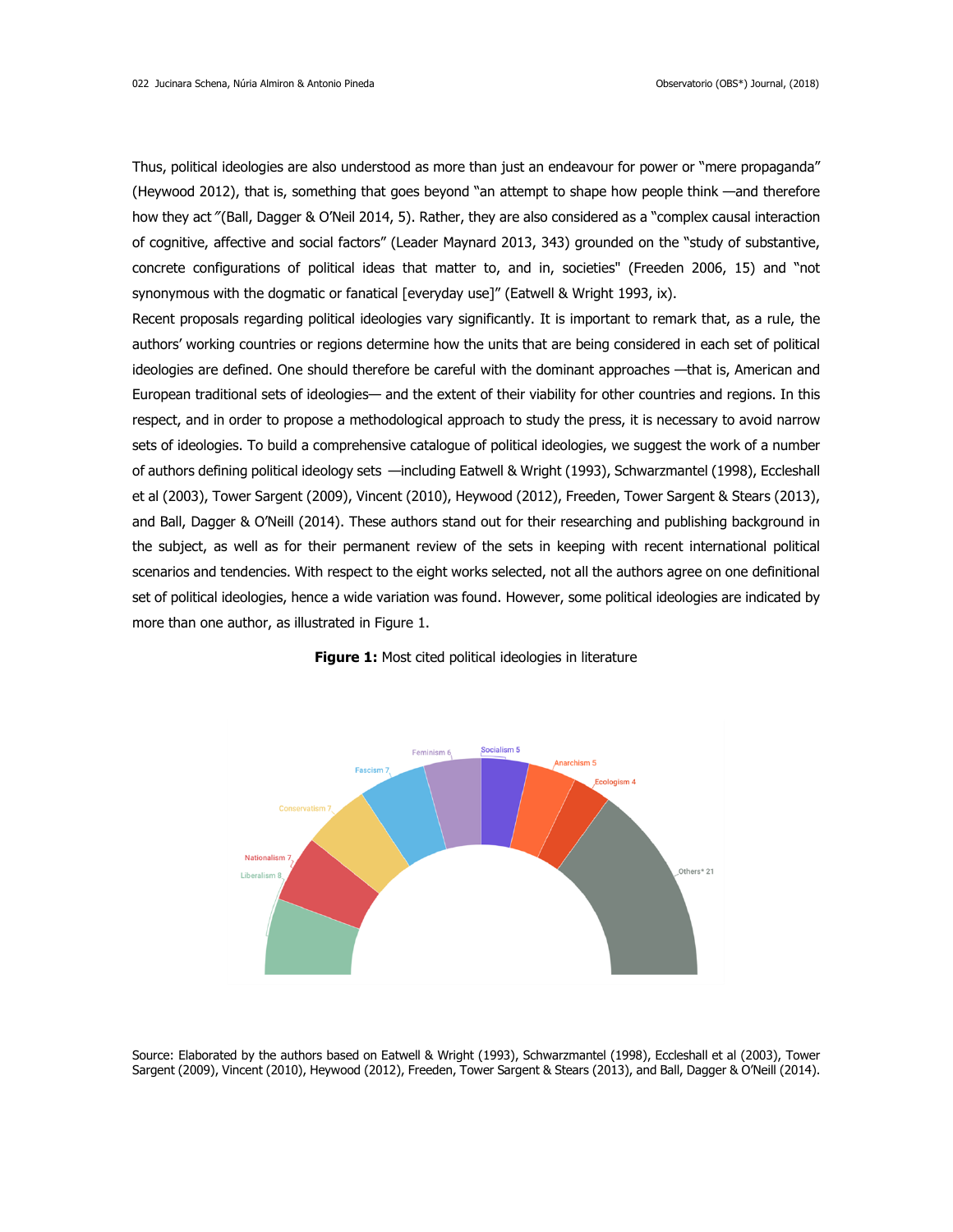| Globalisation                              | Tower Sargent (2009)                   |
|--------------------------------------------|----------------------------------------|
| Christian Democracy                        | Freeden, Tower Sargent & Stears (2013) |
| Social Democracy and Democratic Socialism  | Eatwell & Wright (1993)                |
| Conservatism (The right)                   | Schwarzmantel (1998)                   |
| Democracy (D. Capitalism and D. Socialism) | Tower Sargent (2009)                   |
| Marxism and Communism                      | Eatwell & Wright (1993)                |
| Social Democracy                           | Freeden, Tower Sargent & Stears (2013) |
| Communism                                  | Freeden, Tower Sargent & Stears (2013) |
| Marxism                                    | Tower Sargent (2009)                   |
| Economic Libertarianism                    | Freeden, Tower Sargent & Stears (2013) |
| Green Ideology                             | Freeden, Tower Sargent & Stears (2013) |
| Fundamentalism                             | Vincent (2010)                         |
| Religious Fundamentalism                   | Heywood (2012)                         |
| Libertarianism (Minimalism)                | Tower Sargent (2009)                   |
| Ideology and Utopia (Utopianism)           | Freeden, Tower Sargent & Stears (2013) |
| National Socialism                         | Tower Sargent (2009)                   |
| Environmentalism                           | Tower Sargent (2009)                   |
| Populism                                   | Freeden, Tower Sargent & Stears (2013) |
| Republicanism                              | Freeden, Tower Sargent & Stears (2013) |
| Ideologies of Empire (Imperialism)         | Freeden, Tower Sargent & Stears (2013) |
| Multiculturalism                           | Heywood (2012)                         |

**Table 1:** List of the 21 other political ideologies cited only one time each in the literature reviewed

Source: Elaborated by the authors based on Eatwell & Wright (1993), Schwarzmantel (1998), Eccleshall et al (2003), Tower Sargent (2009), Vincent (2010), Heywood (2012), Freeden, Tower Sargent & Stears (2013), and Ball, Dagger & O'Neill (2014).

The only political ideology which is cited by all eight authors is Liberalism. Nationalism was addressed by seven of them (Eatwell & Wright; Schwarzmantel; Eccleshall et al; Tower Sargent; Vincent; Heywood; Freeden, Tower Sargent & Stears), and the same can be said about Conservatism and Fascism (Eatwell & Wright; Eccleshall et al; Tower Sargent; Vincent; Heywood; Freeden, Tower Sargent & Stears; Ball, Dagger & O'Neill). Feminism appears in six out of the eight works consulted (Eatwell & Wright; Eccleshall et al; Tower Sargent; Vincent; Heywood; Freeden, Tower Sargent & Stears), whereas five works address Socialism (Schwarzmantel; Eccleshall et al; Vincent; Heywood; Ball, Dagger & O'Neill) and Anarchism (Eatwell & Wright; Tower Sargent; Vincent; Heywood; Freeden, Tower Sargent & Stears). Ecologism is cited by four authors (Eatwell & Wright; Eccleshall et al; Vincent; Heywood).

These reference works also include twenty-one additional political ideologies, which were addressed by one single author each: Globalisation, Christian Democracy, Social Democracy and Democratic Socialism,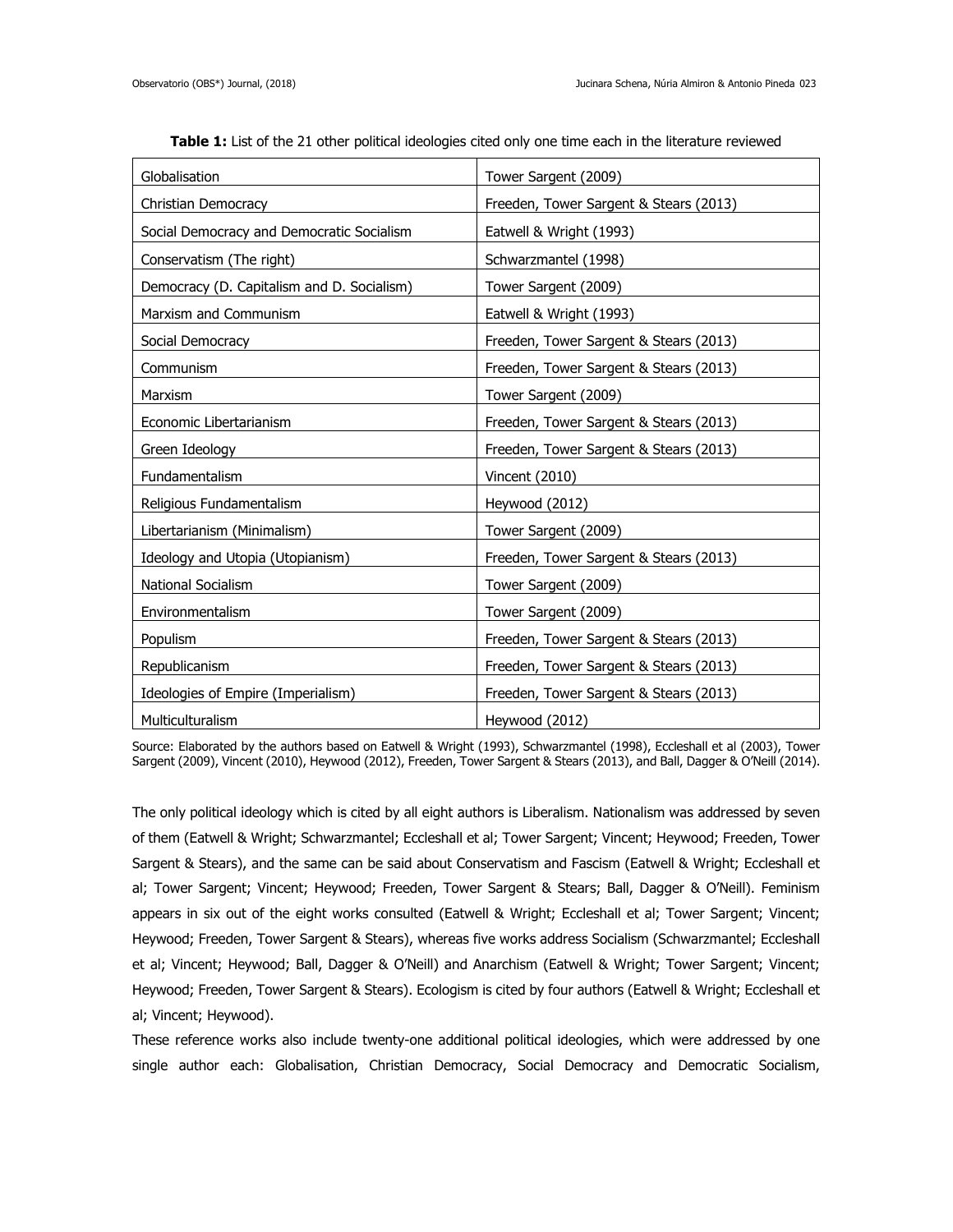Conservatism (also labelled as "The Right" by Schwarzmantel), Democracy (sub classified as "Democratic Capitalism" and "Democratic Socialism" by Tower Sargent), Marxism and Communism, Social Democracy, Communism, Marxism, Economic Libertarianism, Green Ideology, Fundamentalism, Religious Fundamentalism, Libertarianism (also explained by Tower Sargent as "Minimalism"), Utopianism, National Socialism, Environmentalism, Populism, Republicanism, Ideologies of Empire (also used by Freeden, Tower Sargent & Stears as "Imperialism") and Multiculturalism.

In all cases, authors propose a set of political ideologies on a well-grounded basis. They explain the reasons to include or classify some ideologies, or exclude others, and the denomination and definition they propose for each one. Of course, there is a certain level of disagreement amongst authors, with Eatwell & Wright (1993) standing out by discussing what ideology is and is not. They indicate for example the use of the terms 'democracy' and 'capitalism' being usually confused with "governmental and economic procedures or systems" (Eatwell & Wright, 1993, 6). The case of globalisation could also be cited, supported by Freeden, that does not represent an ideology "but a political and economic process that can denote the breakdown of political borders and of the realm of states; or the spread of certain production and consumption practices across the world" (2010, 95). Tower Sargent embraces a different position about the term, suggesting that globalisation, together with anti-globalisation movements, may be considered a new or "thin" ideology (2009, 49).

In any case, a proposal for the mapping of the press from the viewpoint of political ideologies must take into account the number of ideologies to be considered. In this respect, an excessive amount of sets of political ideologies could lead to conceptual overlapping that might complicate the operationalisation of analytical variables and categories. Tower Sargent's (2009) fourteenth edition of Contemporary Political Ideologies - A Comparative Analysis presents a long list (12) of contemporary political ideologies: Nationalism, Globalisation, Democracy (democratic capitalism and democratic socialism), Conservatism, Liberalism, Feminism, Marxism, Anarchism, Libertarianism, Fascism, National Socialism and Environmentalism. The same author ―alongside Michael Freeden & Marc Stears (2013) in The Oxford Handbook of Political Ideologies- propose an even longer list (15): Conservatism, Christian Democracy, Liberalism, Social Democracy, Communism, Anarchism, Economic Libertarianism, Green Ideology, Ideology and Utopia (Utopianism), Nationalism, Fascism, Populism, Republicanism, Ideologies of Empire (Imperialism) and Feminism. On the other hand, the shortest sets of political ideologies are found in Schwarzmantel (1998) and Ball, Dagger & O'Neill (2014). The first author lists four ideologies: Liberalism, Socialism, Conservatism, and Nationalism. Ball, Dagger & O'Neill also list Liberalism, Conservatism, and Socialism, but they include Fascism, and exclude Nationalism. Numerically, the sets depend on the viewpoint of the authors. It is also worth pointing out that the main difference regarding the different sets relies on the idea of organising "classical ideologies" (such as Liberalism, Conservatism, Socialism, Nationalism, Anarchism, Fascism), or adding "new ideologies" (Feminism, Ecologism, Religious Fundamentalism, Multiculturalism), as stated by Heywood (2012, 18) —"new" in the sense of leaning towards culture, as well as identifying politics providing a range of ideological options and changing from "universalism to particularism", also considering "hybrid ideological constructs" (Heywood 2012, 20-21). In a context in which political ideologies like Liberalism and Conservatism are remarkably recurrent, Eatwell & Wright (1993), Eccleshall et al (2003),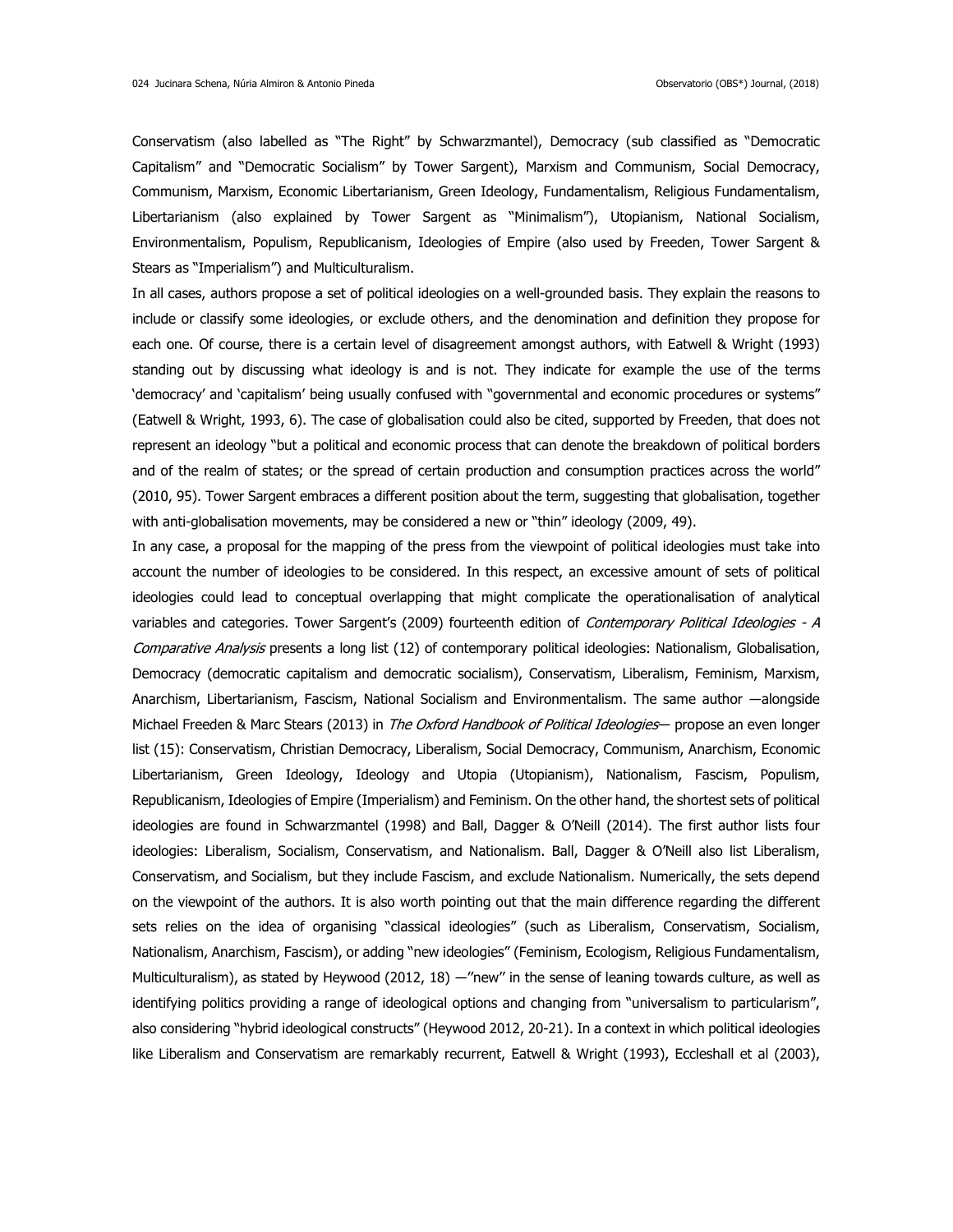Vincent (2010), and Heywood (2012) are the authors that form a corpus of political ideologies with greater similarities.

Interestingly, whereas the discussion about the definition of the term *ideology* can be grounded on a plurality of views —including traditional and modern approaches— the above-mentioned reference works are all grounded on the same humanistic liberal perspective. This is because the mainstream approach in current political sciences is biased towards English-speaking academic regions grounded on humanistic and liberal values. Thus, it can be an enriching exercise to consider alternative views that may challenge this dominant approach. For instance, there is a strong current of thought challenging not only liberal views but also our human-centric approach to the world. This criticism challenges anthropocentrism and has made a consistent claim of a new ideology leaning towards culture that is completely missed by the dominant liberal approach: speciesism. Speciesism is consistently defined by an increasing set of social scientists as an ideology based on a core idea: that it is justifiable to give preferences to beings simply on the grounds that they are members of the homo sapiens species (Singer 2003). The assumption that humans are superior to all other species of animals —and are, therefore, justified in exploiting them for their own use— has had enormous consequences for non-human animals as well as for the planet and humans themselves. For an increasing number of authors, speciesism, or more particularly speciesist anthropocentrism, represents the most pervasive and widely held shared beliefs in society (Nibert 2002), a complex of institutions, discourses and affects that structure humane existence on a "false pathological reality" (Weizenfeld & Joy 2014, 20-21). This "false, pathological reality" indoctrinates people in the rightness of exploiting the Earth and its non-human inhabitants for human interest alone and, according to the Marxian views in this field, it is the true ideological cement that sustains current capitalism (Best 2014). Because of the wide acceptance of new ideologies (which are new not because the ideologies are new, but because they were not accepted as ideologies until very recently) that go beyond classical ideologies and include a more cultural, transversal impact, speciesism is a natural add-on in any updated list of political ideologies and of a critical expanded view of them, following feminism and environmentalism.

## **Political ideologies in the media**

Regarding the more specific relationships between political ideologies and communication, it must be noted that the study of the ideological dimensions of the media has been addressed from different viewpoints. The issue has received most attention probably from the critical perspectives of Cultural Studies and the Political Economy of Communication, which were greatly inspired by the Frankfurt School's critical theory and Gramsci's approaches to ideology. Both critical perspectives regarding media and communication are amongst the earlier attempts to study media ideology (Mattelart and Mattelart 1997, 54-73). Within the Political Economy of Communication and Culture tradition, there is an extensive, prolific literature in English that considers the media as a tool for ideological manipulation: examples include the texts of Schiller (1973), Garnham (1986), Chomsky (1989, 2002), Golding and Murdock (1996), and Chomsky and Herman (2002), which are now considered classics. Golding and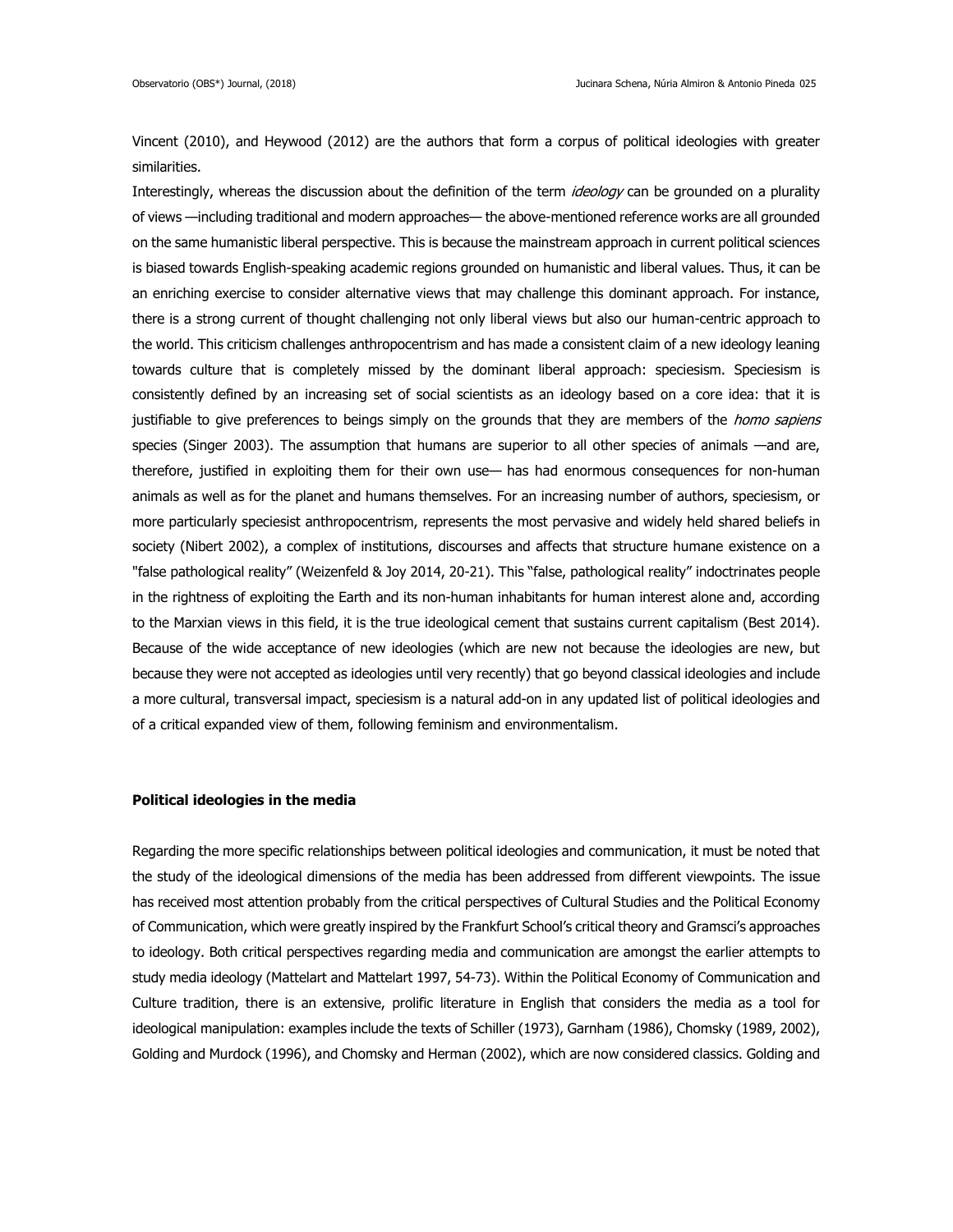Murdoch's affirmation that the primary *raison d'être* of the media is to sell, ideologically speaking, the economic, political and social system (i.e. the status quo) consolidates a tradition that has its roots in some of the most prominent Marxist authors in their writings about ideology (Althusser 1971, for example). Non-English-speaking scholars have also contributed to the reflection on ideology in the media from a political economy perspective (Mattelart & Siegelaub 1983; Martín-Barbero 2002, 52-55-56; Reig 2004; Pineda 2009).

Within the Cultural Studies perspective, on the other hand, in the UK, the Birmingham School of Cultural Studies provided work with a critical analysis of the concept of ideology as a central theme in which Hall introduces his post-Gramscian vision of hegemony —a term he uses to describe the process of the continuous social renewal of the cultural influence of one class over another. Hall (1973, 1982, 1996) frames the new cultural hegemony produced by the mass media in the context of institutional, political and economic power relations. According to Hall, the media's function is to draw a simplified map to understand the diverse, complex society we live in, offering forms of classification for all issues. For Hall (1977), the media is not an autonomous organism, but it works within an already dominant power sphere, especially because of its close relations with state institutions. Therefore, on the daily routine of news manufacturing, the media delivers ideological messages embedded in content, and for Hall (1973) texts are extremely symbolic messages. Later, Teun Van Dijk emerged as a prolific, widely cited author in the field of media ideology from the perspective of discourse studies (1998, 2008). Van Dijk considers ideology the "basis of the social representations shared by members of a group" (1998, 8) and the Critical Discourse Analysis approach he contributed towards creating in the late 1990s-early 2000s has become an important perspective within the field due to its focus on the presence of hidden ideologies and the analysis of power in media discourse.

Aside from general theoretical and methodological approaches to media ideology, there is an ample tradition of empirical studies on the ideological role of the press. To mention only some examples, a conservative, rightwing bias can be found in studies that approach the role of Rupert Murdoch's The Australian as a pioneer of the libertarian right in the second half of the 1970s (McKnight 2003); the ideological role of newspapers like The New York Post (after its purchase by Murdoch in 1977) and The Washington Times in the service of the American right in the final decades of the 20<sup>th</sup> century and the early 21<sup>st</sup> century (Brock 2005); or the editorials of the influential writer George F. Will, which reveal a conservative meta-ideology (Goss 2005). On the other hand, a leftist component has been observed in the Norwegian daily Klassekampen (Class Struggle), which has evolved from a Marxist-Leninist-Maoist perspective to left-liberal positions (Rucht 2013). In this context, the tradition of the revolutionary press should also be considered, from the French Revolution to current anti-capitalist Spanish newspapers such as *En Lucha* (Zhu 2011, 39-41). The ideological analysis of the press has also been conducted on countries that are normally outside the focus of main studies. This is, for instance, the case of Birman & Lehmann's (1999) research on the strategies used by an influential neo-Pentecostalist church battling for ideological hegemony over the established, and traditionally Catholic, Brazilian scenario; and Dalpiaz's (2008) work studying the content of British newspapers related to the 2006 Brazilian national elections, in order to identify discourse variation according to ideological positions. Non-western countries were addressed in a study by Akhavan-Majid & Ramaprasad (2000) about the Fourth UN Conference on Women in Beijing to explore the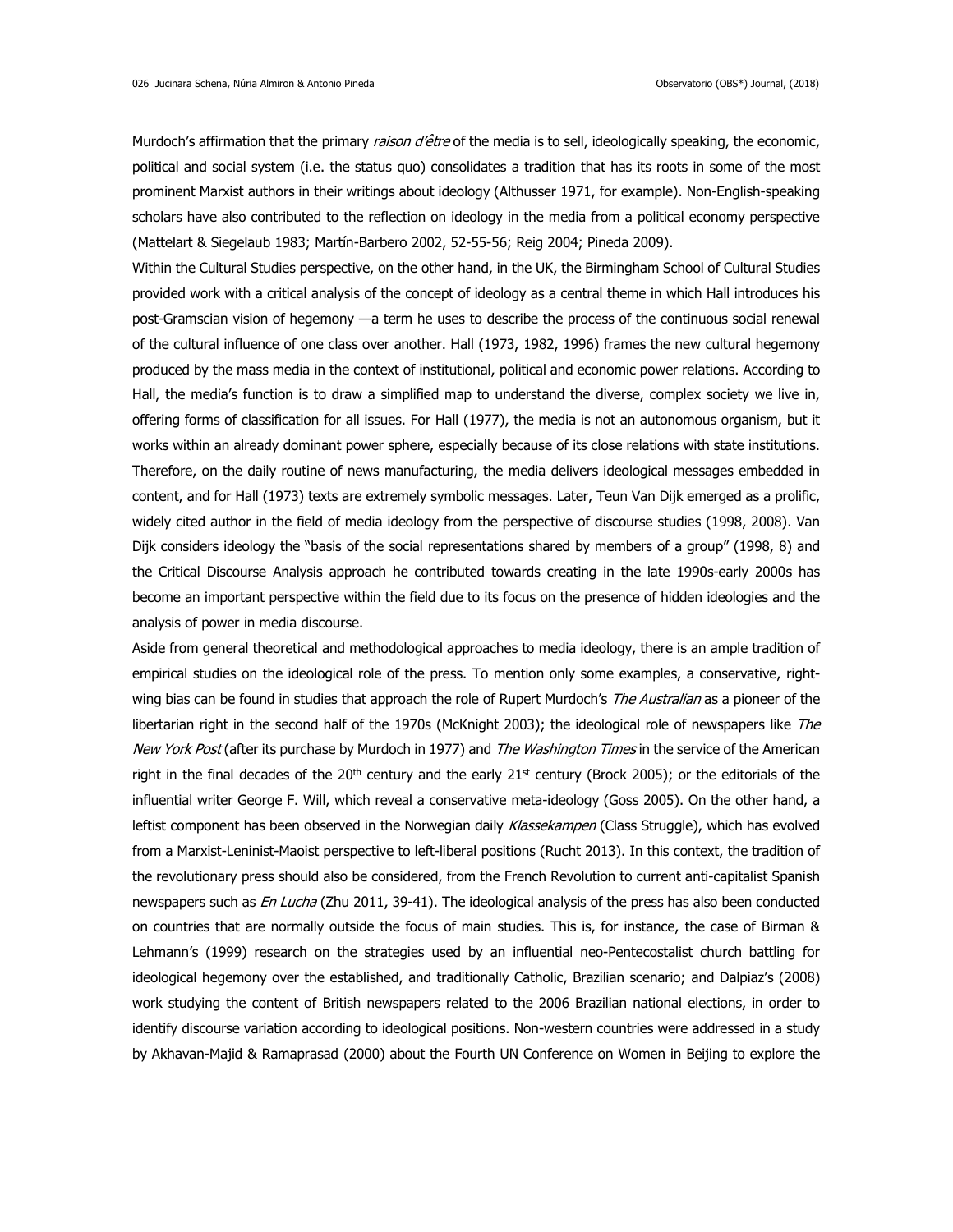influence of dominant ideology on news framing; and by Taiwo (2007), who studied three hundred Nigerian newspaper headlines to unveil hidden ideological meanings.

In addition to the printed press, the analysis of ideological content has also been applied to online-only journalism —that is, newspapers and magazines that are published exclusively online, and that should be differentiated from digital editions of newspapers and magazines that have a hard copy version. In The Republican Noise Machine, Brock (2005), includes a critique of hard-right news sites like the successful WorldNetDaily, currently known as WND. A work by Reig and Labio (2006) focuses on three Spanish-language newspapers (Hispanidad, Rebelión, and Minuto Digital) which are regarded as extremist publications that enhance the prevailing partisanship of mainstream media. From another point of view, Steele's article (2009) about the online newspaper Malaysiakini (Malaysia Now) discusses how an independent news portal can challenge political authoritarianism, while Almiron (2006) performs a structural approach and presents a panorama of insufficiently plural viewpoints in the most widely-read Spanish digital news outlets, with newspapers that are predominantly conservative or ultraconservative. Lastly, Almiron and Pineda (2013) with emphasis on the idea of pluralism, studied opinion columns on Spanish online-only media showing a polarisation characterised by a strong dominance of right-wing views as a main result. However, later work by Labio and Pineda (2016) indicates a lessening of conservative and ultra-conservative dominance, as a result of the rise of left-leaning online-only newspapers and political movements in Spain.

Notwithstanding the abovementioned empirical work, as mentioned in the introduction, the systematisation of a methodology for mapping media ideology is almost unknown. To this respect, the work done by Zunino (2016) is worth mentioning here despite not dealing with political ideologies. Zunino has provided an interesting quantitative approach to analyse the evaluative tone of political press news. This method aims to refine the traditional content analysis model based on "positive", "neutral" and "negative" categories to assess political news. The method aims to integrate processes that have been used in several agenda setting studies with some concepts that are held within appraisal theory. Specifically, Zunino proposes to disaggregate valences and create a more useful, expansive assessment index that is composed of various complementary variables. The aim is to avoid defining valences (neutral, negative, positive) in general , and to identify valences for different issues in order to find out the attitude subsystem behind them. Such an index "does not recognise if the story is only positive or negative, but identifies the different evaluative components and links them on a scale" (Zunino, 2016, 243). Regardless of how fruitful this system may be for content analysis, the method provides little qualitative data beyond the negative/neutral/positive tones, and does not deal with political ideologies. However, the idea of different evaluative components to assess a single article acknowledges the complex set of tensions playing within topics, and the need to consider the varied positions regarding direction or intensity that can be found, not only within a single outlet, but also within a single piece of news.

To sum up, the analysis of media ideology, and press ideology in particular, is a rich research field characterised by the study of different countries and diverse ideological biases. However, these studies approach the media and the press from viewpoints that tend to (a) limit the wide range of existing ideologies to one hegemonic ideology whose features are all-pervading in the culture, (b) focus on a specific political ideology (such as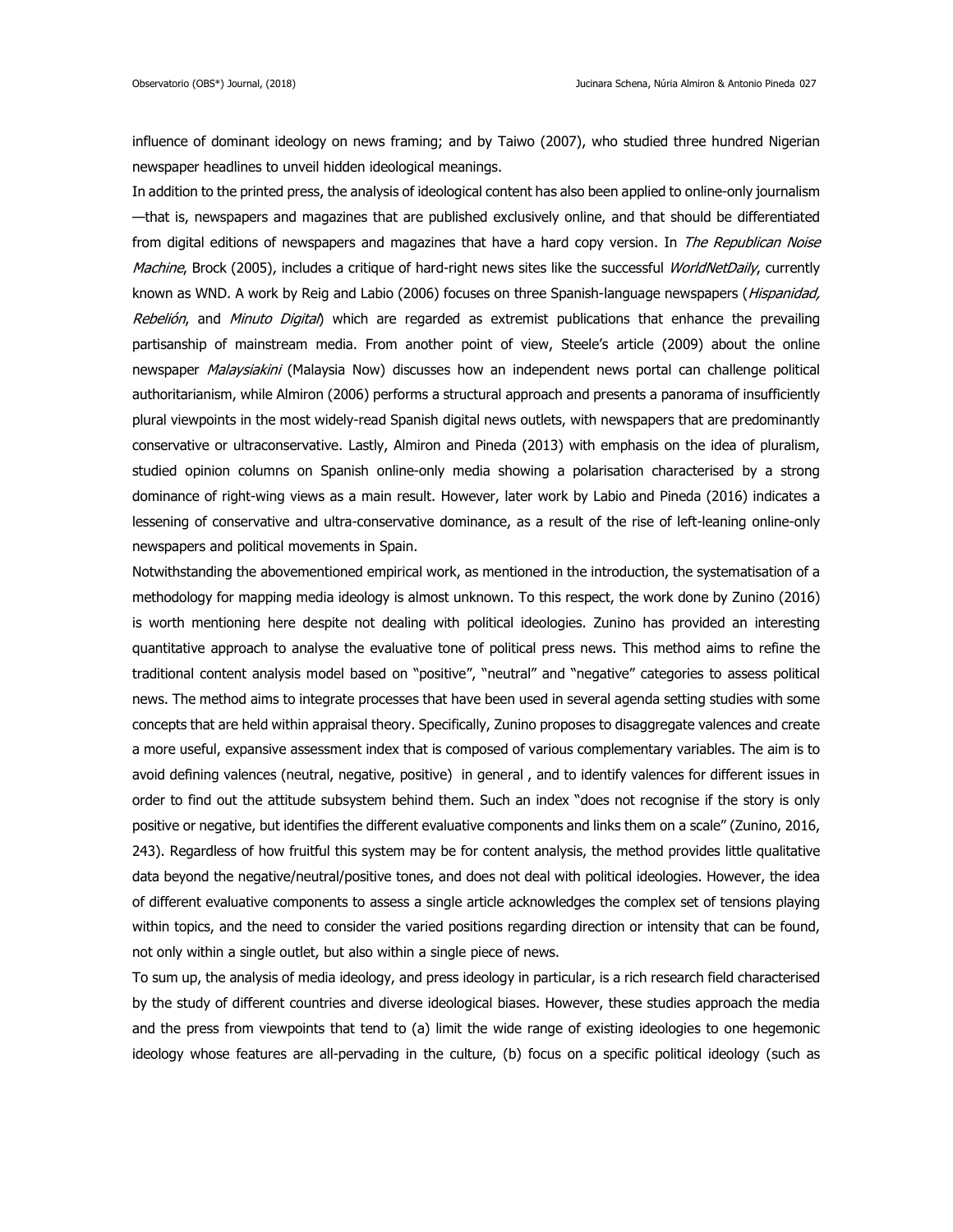conservatism or libertarianism) appearing in specific news outlets, or (c) simply avoid dealing with the complexities of political ideologies. Taking these limitations into account, the goal of this paper is to develop an analytical model that relies on a pluralist view of political ideologies in order to determine ideological tensions amongst and within newspapers, but at the same time avoids the problems and limitations of using traditional political ideologies or one-dimensional scales like the American liberal-conservative axis (McCluskey & Kim, 2012, 570). This model principally aims to assess the political-ideological bias of journalistic texts and discourses, thus providing a method to identify the political-ideological positioning of an opinion or news piece.

## **Mapping press ideology: A proposal for an analytical method**

The above-mentioned literature shows at least three main problems with regard to building a catalogue of political ideologies to categorise media outlets. First, classical ideological categories have different meanings to different publics (by way of example, the word *liberal* is perceived as progressive in the US, centrist in the UK and centre-right-winged in Spain). Second, ideologies are in permanent evolution and do not represent homogeneous sets of beliefs (for instance, socialists traditionally endorsed radical democracy —with high degrees of popular participation and the desire to bring economic life under public control, however, many current social democrats are firmly committed to market capitalism structures). Third, new sets of beliefs have been added to the classical ones (Heywood, 2012, for instance, includes feminists, ecologists, multiculturalists and religious fundamentalists) which, in turn, are not only heterogeneous but also overlap with some classical ideologies (regarding feminism, for example, there are amongst others, separatist feminists, liberal feminists, socialist feminists and ecofeminists; and the latter include at least essentialist ecofeminists and non-speciesist ecofeminists).

Thus, trying to build a catalogue of ideologies to classify the media according to classical labels may run the risk of reproducing cultural biases (either by following the liberal mainstream view or by adopting another cultural perspective), and end up with an unworkable long, overlapping list of ideologies and overlapping categories defining each of them. Therefore, and aiming to figure out a tool which is as cross-cultural and easy to apply as possible, it is suggested here to focus on a reduced set of four general values (individualism, communitarianism, egalitarianism and elitism) and to categorise the media outlets according to them. These general values follow the main categories and theme cores of political ideologies without being constrained by them. Accordingly, we took the following steps to develop our model:

## Step 1: Deconstructing political ideologies

From the literature review, we identified the most widely accepted old and new political ideologies, their core frames and the ideological markers or key issues embedded in the core frames. The aim was to build on the rich theoretical scholarly work conducted mostly in political science, to gather a comprehensive source of ideas.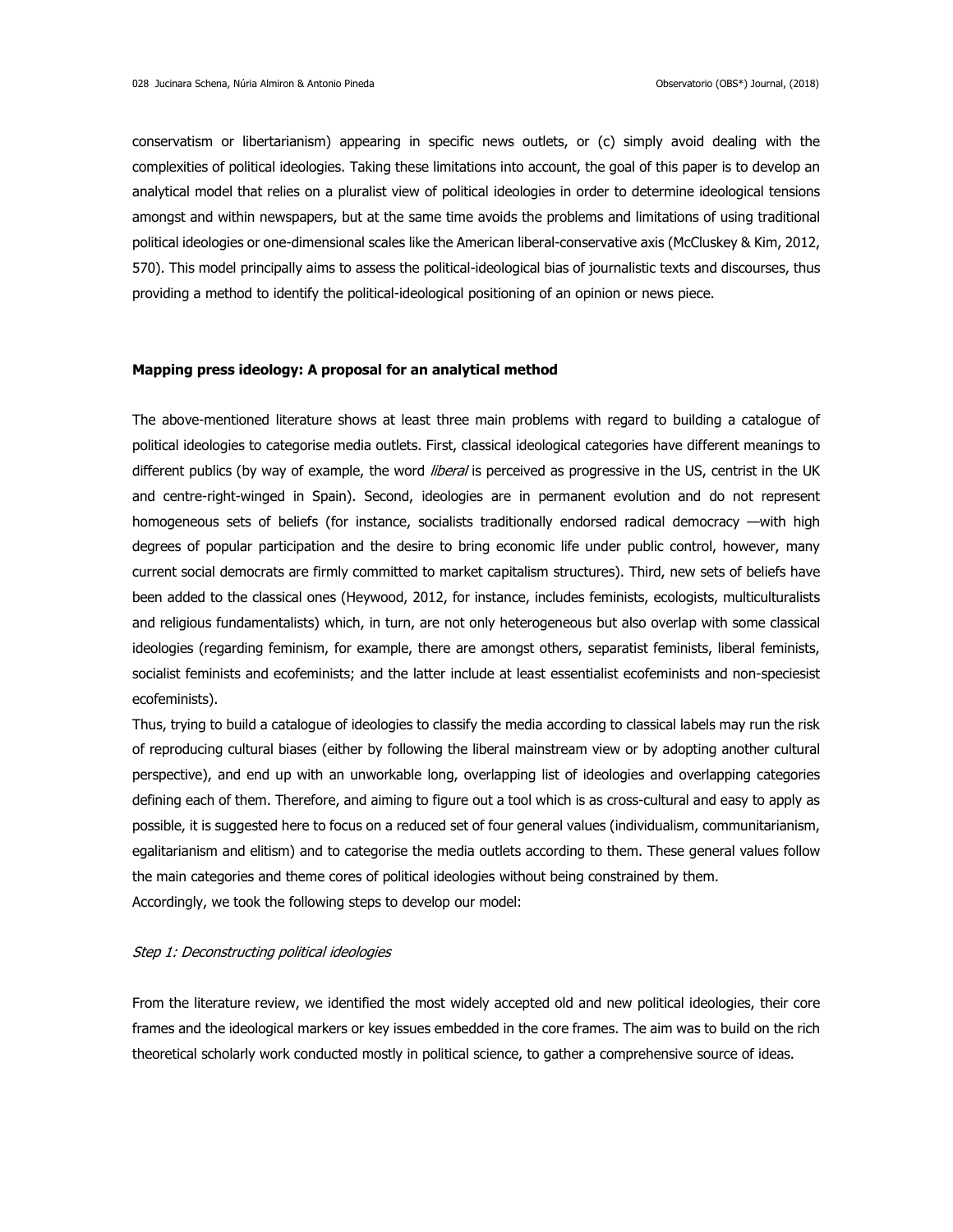For this purpose, the set of political ideologies organised by Heywood (2012) was considered suitable. On one hand, this choice is justified by the author's scope of selection, which includes both a balanced combination of major ideological traditions —shared by most outstanding political scientists— and, more recently, recognised ideologies accounting for the increased complexity of political concepts in the contemporary world. On the other hand, Heywood's selection is convenient because it considers and emphasises the intersectional points between political ideologies, observing the blurred lines between some of them. Finally, Heywood's regular review and update of the most representative set of political ideologies over 30 years of research makes his set a widelyrecognised proposal.

From this set, we have chosen the aspects that may be more easily traceable in the press output, and we have added a political ideology which was missing in his categorisation. As a result, our model includes the traditional political ideologies of liberalism, conservatism, socialism, anarchism, nationalism and fascism, as well as new systems of thought like feminism, ecologism, religious fundamentalism, multiculturalism and speciesism —the latter being an add-on that complements Heywood's humanistic-liberal bias. At the same time, this approach agrees with Schwarzmantel (1998), who considers it necessary to understand political ideologies and their frequent transformations as a way to handle the diversity of political ideas over time.

Following Heywood, we coincide with the fact that for each political ideology it is possible to identify several core themes, or core frames, since "ideologies seek to prioritise certain values over others, and to invest legitimacy in particular theories or sets of meanings" (2012, 15). This is the way each political ideology structures its mental map to explain the social world. These core themes or values are the elements that appear in the political discourse and differentiate each political ideology, thus working as the analytical categories that feed our model. As explained by Van Dijk, "discourses make ideologies observable in the sense that it is only in discourse that they may be explicitly expressed and formulated" (2005, 732). The core themes of political ideologies are the analytical construct that enables us to observe the expression and formulation of ideological stances in the press. Bearing in mind the idea that ideologies are understood as belief systems socially shared by members and that mostly operate through discourse, we have used the core themes for each ideology and have disaggregated them into a wider list of key issues aligned with each ideological frame. These key issues work as specific markers that are easily traceable in the press discourse. Accordingly, we have called them *ideological markers*. These markers work as the empirical concretion of the core frames that underlie each political ideology. Table 2 summarises this concept. The selection of terms included in the column "ideological markers" is extracted from the description of each political ideology found in the specialised literature.

Following the alphabetical order of ideologies (as presented in the Table 2 below), we can see that anarchism is embodied with the core frames of anti-statism, utopianism, anti-clericalism, and economic freedom. This ideology, representing one of the worldviews with greatest critical contestation (Vincent 2010), synthesises the rejection of state power at all levels through the anti-statist theme, and specially its instance of authority. It is characterised by the ideal of a society without any form of subordination to power and coercion by any group over another or over anyone (Tower Sargent 2009). Based on the same idea, the rejection of the power held by the church explains the anti-clericalism value. The ideological marker terms proposed for anarchism are closely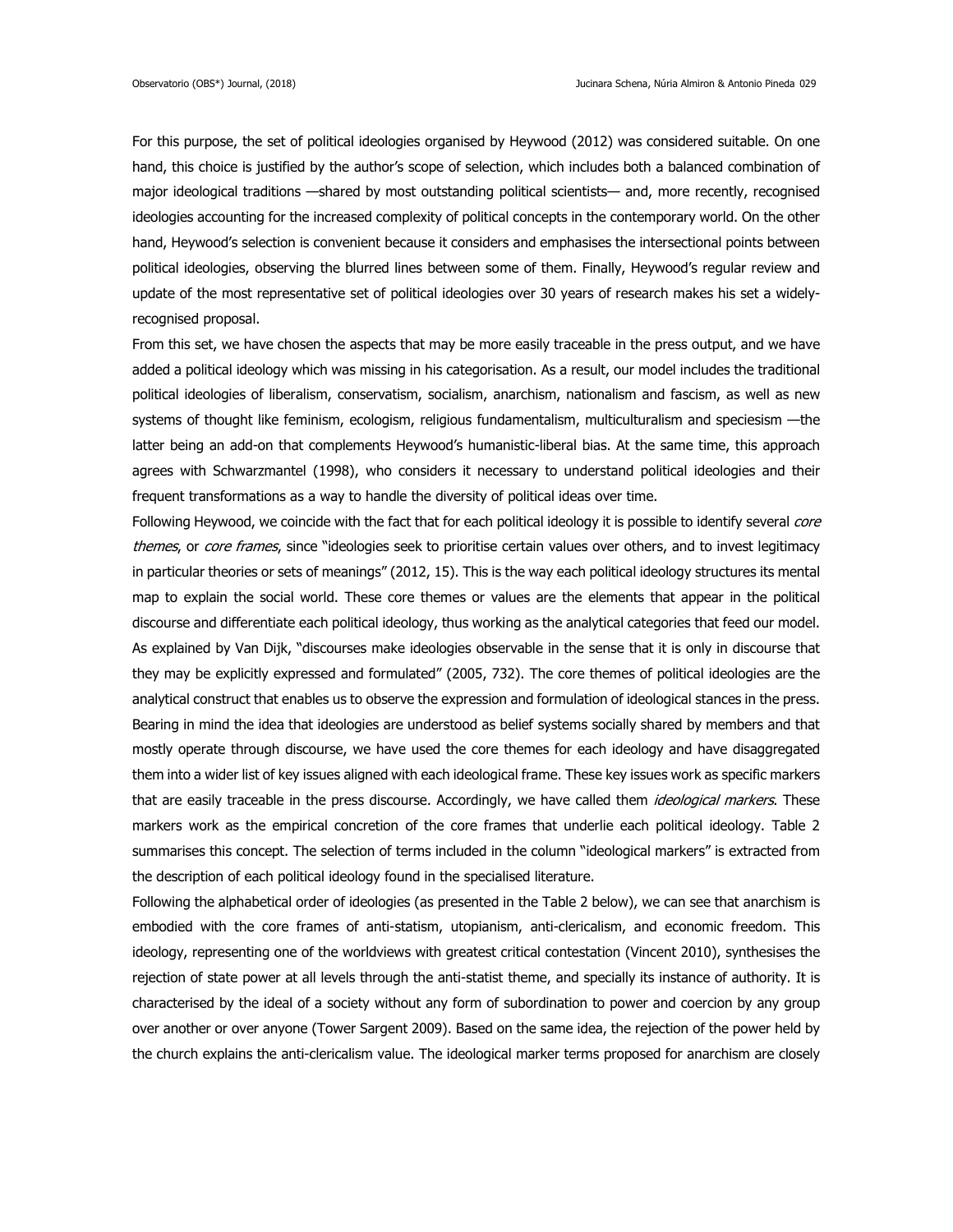related to the denial of these power instances. Particularly, the economic vision of anarchists is one cluster that is somewhat of a misfit because, even though it envisions economic freedom, anarchism took different approaches related to an economic proposal both on the far left and the far right of the political spectrum. Anarchism also appears in variations combining different views of other political ideologies, and forming derivative denominations such as collectivist anarchism, anarcho-communism, or anarcho-syndicalism (Franks 2013).

Tradition, human imperfection, organic society, hierarchy and authority, and property are the core frames or themes for conservatism. For this classical political ideology, dating from the 14<sup>th</sup> century, tradition represents "keeping something intact" (Vincent 2010, 56). Vincent (2010) points out that the use of the term as a simplification of conserving is inappropriate and unhelpful to its comprehension. Tradition is framed here as respect for the previous generations and their social contribution. Even though conservatism has religious roots, some versions of conservatism have lost the argumentation about divine origins throughout history. Contrary to liberalism, conservatism frames the human nature as limited (human imperfection), vulnerable and morally imperfect, hence justifying the importance of a superior social order representing security for the group (O'Sullivan 1993). Consequently, the ideological markers of this political ideology give importance to the construction of an organic society maintained by the role of each component. To provide such social stability, hierarchy and authority are frequently used terms. "Social equality is therefore rejected as undesirable and unachievable; power, status and property are always unequally distributed" as explained by Heywood (2012, 75). Finally, property ownership is reinforced in conservatism as a positive ideal and an action to be encouraged —also as a value to be pursued in order to support the structure for hierarchy and authority.

Newer among the political ideologies set, ecologism is framed by ideas like ecology, holism, sustainability, environmental ethics, and the "from having to being" concept. Ecology is the main core frame because it represents the understanding of living organisms in relation to other organisms and the environment. The ideological markers point at seeking balanced ecosystems and humans being responsible for this endeavour. It provides a less anthropocentric vision about the place of humans on Earth, which represents an "ethical challenge in contemporary political life" (Kenny 2003, 152). Connected to ecology, holism is a core value oriented to see the natural world (the ecosphere) as "an interrelated system" (Vincent 2010). Sustainability is a term used to frame the human responsibility for a non-exploitative attitude and, complementary to it, we find environmental ethics as an orientation to an ethical system where humans are still privileged, but hold a greater concern for the destruction produced by the anthropocentric dominant view. The "from having to being" concept is concerned with the limited availability of natural resources, and embeds a strong critique of materialism and consumerism (Ball, Dagger & O'Neil 2014).

Fascism is described through the core frames of anti-rationalism, struggle, leadership and elitism, (state) socialism, and ultra-nationalism. Anti-rationalism is one of the main values of the fascist political project, and refers to the will to impulse social action on the one hand, and deny the importance of intellectualism, on the other. The notion of struggle finds its inspiration in "martial values: loyalty, duty, obedience and self-sacrifice" (Heywood 2012, 205) which complements anti-rationalism view and leads to a Darwinist-inspired sense of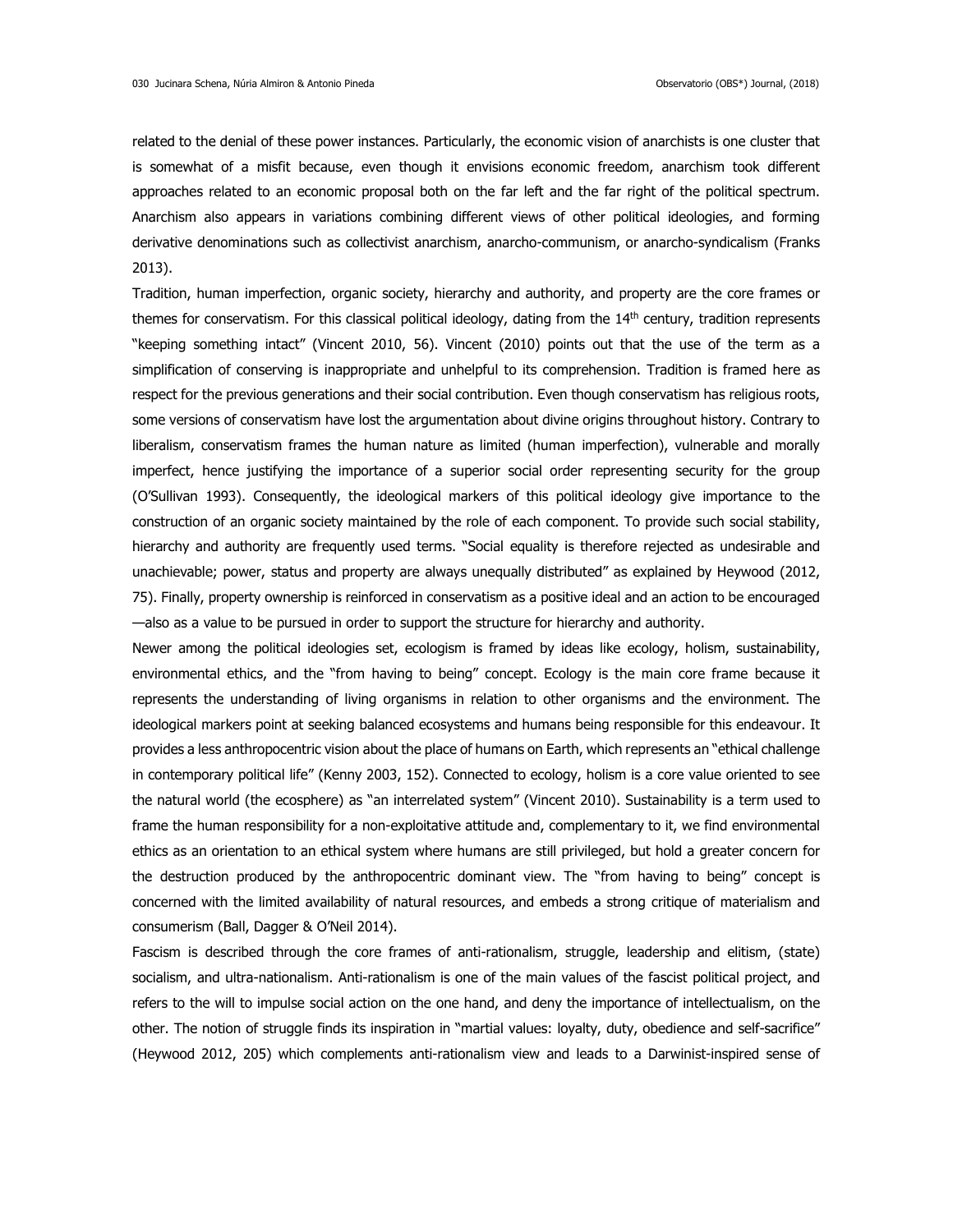competition. Neglecting equality, fascism promotes elitism and the need for an absolute "supreme leader" (Ball, Dagger & O'Neil 2014, 199). The socialist element is oriented to build a strong nation above all, referring to social unity and also to economics. The ultra-nationalism value is explained by an ultimate, even fanatic, sense of national unity frequently expressed in the "us vs. them" dichotomy, and consequently "them as enemies" (Wilford 2003, 121). It is important to point out that extreme political projects arose from the ultra-nationalist Fascist model, Nazism being a well-known case.

Included in the group of new political ideologies, feminism has the idea of redefining 'the political', patriarchy, sex and gender, equality and difference as core frames. The main claim of the feminist proposal is a new understanding of public and private politics that redefines 'the political'. The rationale behind this is that the private sphere is highly influenced by a dominant political programme in which women are ignored, excluded or given a secondary role in all major ideologies (Ball, Dagger & O'Neill 2014, 246). Patriarchy, in turn, defines men's superior power in relation to women, negatively framing sex dominance (men over women) deeply rooted in family and religious traditions. The traditional justification of "natural" gender division is also denied in the feminist political-ideological scheme. It re-establishes the notions of sex and gender: the first is understood as given biological characteristics, and the second as a social and political construct (Bryson 1993, 199). Feminism has different projects according to variations in the understanding of certain values, equality and difference being amongst the main causes of splitting within feminist groups. It can basically be understood as the pursuit of political and economic equality regarding representation, rights and power, and also the desire to "liberate women from difference" (Heywood 2012, 236).

For liberalism, the core frames proposed are individualism, freedom, reason, justice, and tolerance. Inspired by the Enlightenment, the notion of the individual provides a "conception of human beings as fundamentally rational individuals" (Ball, Dagger & O'Neil 2014, 45) and refers to personal autonomy and the importance of human nature over the social group, although maintaining moral truth as the ideal guidance. Freedom, in turn, refers to the practice of individual freedom of choice, "the choice of where to live, for whom to work, what to buy and so on" (Heywood 2012, 29). The ideological markers related to freedom embrace the hard core of liberalism. Reason is also part of the Enlightenment project and it represents the trust in human capacity to understand the world, and make it evolve devoid of religious views (Vincent 2010). As to justice, it has its markers connected to the notion of individualism, each human being born equal (moral worth) or rights being applied without discrimination (by gender, class, religion, etc.). And lastly, by suggesting balance between the role of individuals and the idea of freedom, tolerance is an important value for liberalism in order to support pluralism.

The core themes of multiculturalism are the politics of recognition, culture and identity, minority rights and diversity. With its origins in Canada, multiculturalism emerges mainly concerned with the rights of minority groups. This political ideology has blurred lines with the major political worldviews, but by means of the politics of recognition it claims legal and political rights for marginalised cultural groups. Culture and identity are the elements that identify and organise social group tenacity. Culture for multiculturalists is "the core feature of personal and social identity" and the tool used for "strengthening their [people's] sense of cultural belonging" (Heywood 2012, 318). When considering minority groups, the ideological markers are related to promoting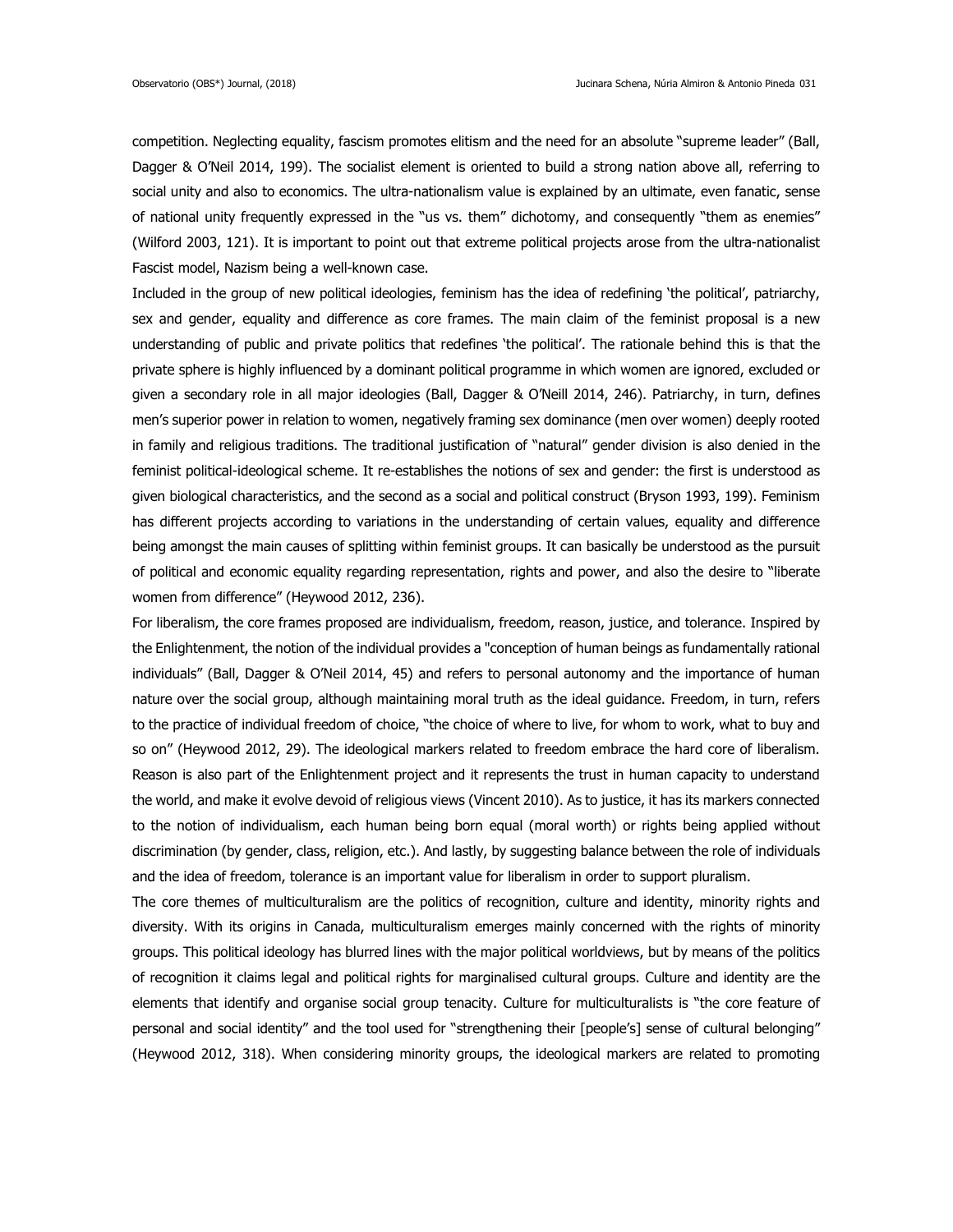minority rights. On diversity, multiculturalism approximates to nationalism on the shared understanding of "capacity of culture to generate social and political cohesion" (Heywood 2012, 323).

One of the oldest and most powerful forces in politics is nationalism, rooted in the  $13<sup>th</sup>$  century. It is oriented by the core frames of nation, organic community, self-determination, and culturalism. As its name suggests, the nation is "the central principle of political organisation" (Heywood 2012, 173) for the nationalist project. Shared language, religion and history are the elements that compose the group's identity, and the ideological markers are oriented to affirm identity as primordial for civic order, leading to an organic community. Culturalism, in turn, is connected to the traditions shared by a group as part of their identity, but without surpassing the supreme importance the nation has in this worldview. Self-determination is understood within nationalism as the ideal of common will or "the right to form their own state based on the integrity of their putative nation and to be free from the interference of others" (Finlayson 2003, 100).

Religious fundamentalism is characterised by religions and politics, the fundamentalist impulse, anti-modernism and militancy. The nature of this ideology is the notion of parity between politics and religion. It means that a social group that shares a religious fundamentalist political ideology is organised by belief in a divine or transcendent element, and by the social practices and instances being normalised. The distribution of power in a religious fundamentalist society is also given by a "supreme being" (Heywood 2012, 284). The fundamentalist impulse is understood in the sense of "keeping faith with the original or classical ideas" —in this regard, all political ideologies "contain certain elements of fundamentalism" (Heywood 2012, 287). The anti-modernism value implies that some overlaps occurs with conservatism, regarding its shared notion of non-sympathy for modern ideas. Lastly, a distinctive value of religious fundamentalism is the encouragement towards militancy and commitment attributed to the members, an attitude that sometimes causes conflicts with other religious or non-religious projects. It is important to remark that fundamentalism is not restricted to Islamism, as it is commonly portrayed; on the contrary, there are different religions oriented by this political-ideological scheme. Socialism, which derives from the Latin word *sociare*, has community, cooperation, equality, class politics and common ownership as core frames. The idea of community is understood as the "implication of the communal and fellowship understanding of the word 'social'" and offers an idea of unified human beings (Vincent 2010, 83) embodying a collective effort to build and organise society in a fraternal way. Cooperation represents this desirable collective engagement by means of which social bonds, instead of competition, are developed (Geoghegan 2003). Social and economic equality is the value that gives distinctiveness to socialism, and it represents the basis for justice in opposition to the capitalist project of competition and selfish behaviour. Important ideological markers for studying traces of socialist leanings on media content are the ones oriented to the idea of common ownership as a means to achieve equality and redistribution. Redistribution in this case is implemented by the state —the organisation that holds the power to organise the collective and to prevent conflict and instabilities emerging from inequalities (Ball, Dagger & O'Neill 2014). Lastly, class politics positively frames the representation of unifying class action by mutual identification. This last core frame lost its importance by "consequence of deindustrialisation" and specially because of the narrowing of divisions between classes (Heywood, 2012, 107).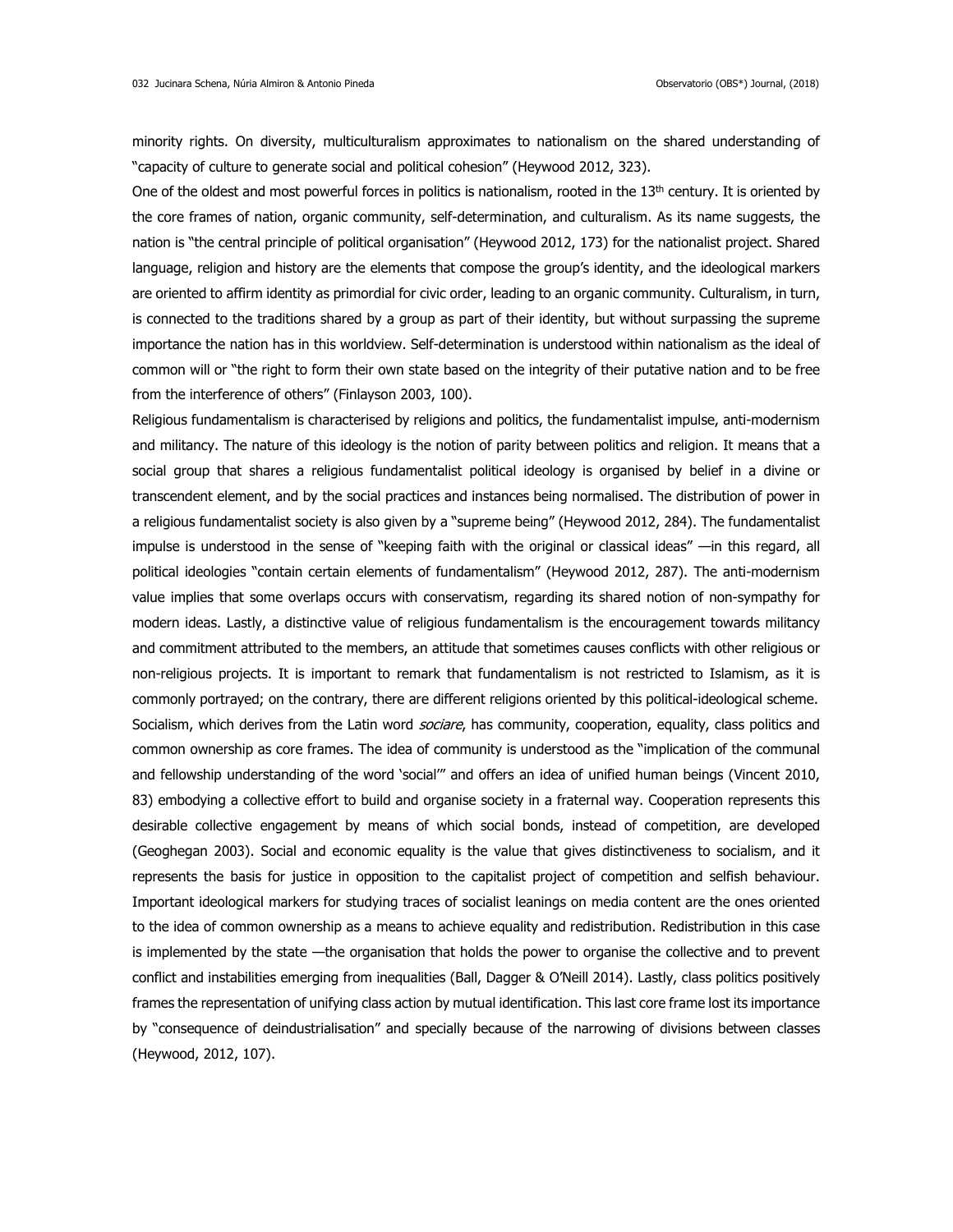Finally, the core frames of speciesism that have been selected for our model are anthropocentrism, humananimal dualism, human-centrism, and human exceptionalism or supremacism. The main frames of this ideology are related to the denial of any moral consideration to individuals that are not human, and therefore considered inferior. Speciesist anthropocentrism has largely benefited human beings (Nibert 2003) and denies any need to change how humans treat individuals from other species. This treatment obviously produces huge suffering in billions of non-human animals but also a long list of negative impacts on human society and the environment that are at the roots of current capitalist big failures (Best 2014). To identify speciesism in the press, we suggest using as ideological markers depictions that negatively frame animal activists, that positively frame humans exploiting animals and the exploitation of other animals in general, that forget about non-human animals' interests and objectify them and represent them as dependent on humans (Almiron, Cole & Freeman 2016).

| <b>Political</b><br>Ideology $1$ | Core Frames <sup>2</sup>                                                                         | Ideological Markers <sup>3</sup>                                                                                                                                                                                                                                                                                                                                                                                                                                        |
|----------------------------------|--------------------------------------------------------------------------------------------------|-------------------------------------------------------------------------------------------------------------------------------------------------------------------------------------------------------------------------------------------------------------------------------------------------------------------------------------------------------------------------------------------------------------------------------------------------------------------------|
| <b>Anarchism</b>                 | anti-clericalism,<br>anti-statism,<br>economic<br>freedom,<br>utopianism                         | chaos and disorder, direct action, free, autonomous human<br>beings, natural social order, no economic control, no<br>management, no political authority, no regulation, perfect society,<br>radicalism, respect, social solidarity, stateless society, unnecessary<br>state, unregulated market economy, voluntary agreement                                                                                                                                           |
| Conservatism                     | authority,<br>hierarchy, human<br>imperfection,<br>organic society,<br>tradition, property       | common morality, faith in God, family traditions, family values,<br>functionalism, guidance for social actions, hierarchical society,<br>individual tendency for corruption, national identity, national<br>loyalty, paternalism, pragmatism, search for security, social<br>gradation, social justice, social obligations, social order, social<br>principles, state authority, strong criminal regime, strong<br>government, traditional mores, traditional practices |
| <b>Ecologism</b>                 | conservation,<br>ecology,<br>environmental<br>ethics, holism,<br>sustainability                  | air pollution, biodiversity, climate change, ecological balance,<br>ecosystems, environmental organisations, environmental<br>protection, global warming, natural disasters caused by human<br>interventions, natural resources, non-human life, preservation,<br>renewable sources, restoration and/or improvement of the natural<br>environment, social balance and harmony, soil and water pollution,<br>sustainable growth, waste management                        |
| Fascism                          | anti-rationalism,<br>elitism, leadership,<br>state socialism,<br>struggle, ultra-<br>nationalism | anti-capitalist, anti-communist, anti-conservative, anti-immigration,<br>anti-intellectualism, anti-liberal, authority, commitment and faith,<br>competition natural for human progress, corporatism, duty,<br>heroism, honour, patriarchy, power, progress, self-sacrifice, state<br>worship                                                                                                                                                                           |
| <b>Feminism</b>                  | equality and<br>difference,                                                                      | abortion, anti sex oppression, anti-subordination, body autonomy<br>and integrity, child sexual abuse, deconstructing gender identities,                                                                                                                                                                                                                                                                                                                                |

## **Table 2:** Political Ideologies, Core Frames, and Ideological Markers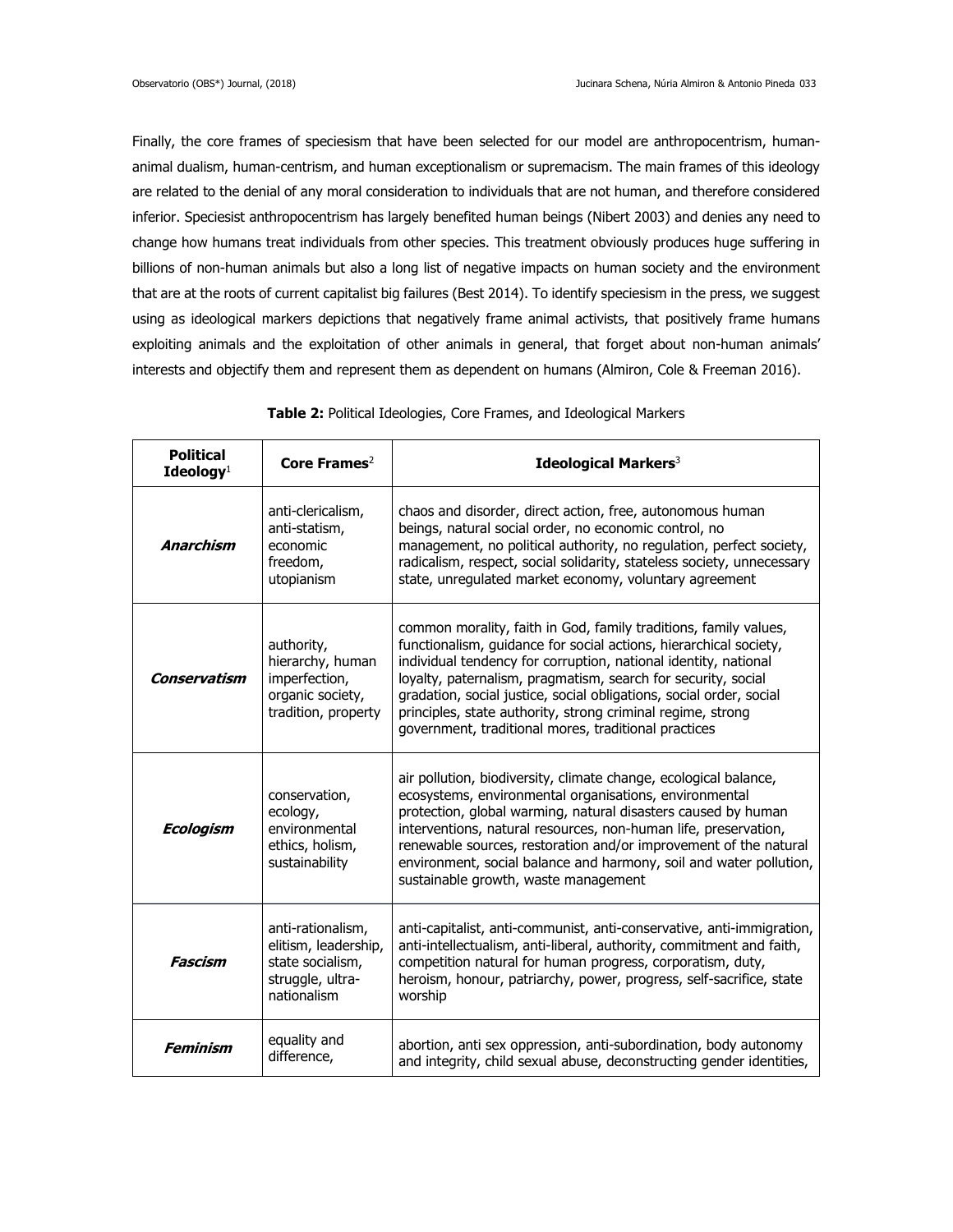|                                           | redefining 'the<br>political',<br>patriarchy, sex<br>and gender                                                             | equal opportunities, equal rights within marriage, female sexual<br>autonomy, gender equality, gender violence, human rights, LGBT<br>movements, male dominance, maternity leave, male privileges,<br>patriarchy, patriarchy dictatorship, prejudice against women, rape,<br>reproductive rights, sex reassignment surgery, sexual division of<br>labour, sorority, women's emancipation, women's oppression,<br>women's rights           |
|-------------------------------------------|-----------------------------------------------------------------------------------------------------------------------------|-------------------------------------------------------------------------------------------------------------------------------------------------------------------------------------------------------------------------------------------------------------------------------------------------------------------------------------------------------------------------------------------------------------------------------------------|
| Liberalism                                | freedom,<br>individualism,<br>justice, reason,<br>tolerance                                                                 | autonomous associations, autonomy, civil liberty, constitutional<br>rules, defined state role (domestic order and diplomatic/external<br>relations protection), economic liberalism, electoral democracy<br>(competitive elections), free market, free trade, independent trade<br>unions, laissez-faire, limited government, majoritarianism,<br>meritocracy, minimal state, personal development, private<br>property, self-realisation |
| <b>Multiculturalism</b>                   | culture and<br>identity, diversity,<br>minority rights,<br>politics of<br>recognition                                       | affirmative action, citizenship, collective identity,<br>communitarianism, diversity within unity, equality of opportunity,<br>ethnic politics, ethnic and cultural nationalism, formal equality,<br>group self-determination, growing cultural diversity, identity<br>politics, multicultural public policies, particular group needs,<br>political liberation, politics of recognition, politics of rights, right of<br>minority groups |
| <b>Nationalism</b>                        | culturalism,<br>organic<br>community, self-<br>determination, the<br>nation                                                 | chauvinism, cultural identification, cultural unity, ethnicity, general<br>will, imperialism, militarism, nation-state, national spirit,<br>patriotism, racialism, separatism, shared values and traditions,<br>xenophobia                                                                                                                                                                                                                |
| <b>Religious</b><br><b>Fundamentalism</b> | anti-modernism,<br>fundamentalist<br>impulse, militancy,<br>religion as politics                                            | body of unchangeable principles, human world as divine project,<br>orthodoxy, political position according to religious hierarchy,<br>rejection of public-private division, religious-political project,<br>religious organising principles, religious personal conduct, religious<br>totalitarianism, religious traditions, social regeneration, theocracy                                                                               |
| Socialism                                 | class politics,<br>community,<br>common<br>ownership<br>(collectivisation),<br>cooperation,<br>equality<br>(egalitarianism) | capital accumulation, collective activity, cooperative ownership,<br>economic bubbles, economic efficiency, financial industry,<br>fraternity, importance of social bonds, material inequalities,<br>nationalisation, non-productive industries (use-value), progressive<br>taxation, public ownership, social classes, social democracy, social<br>justice, social revolution, wealth distribution, working class                        |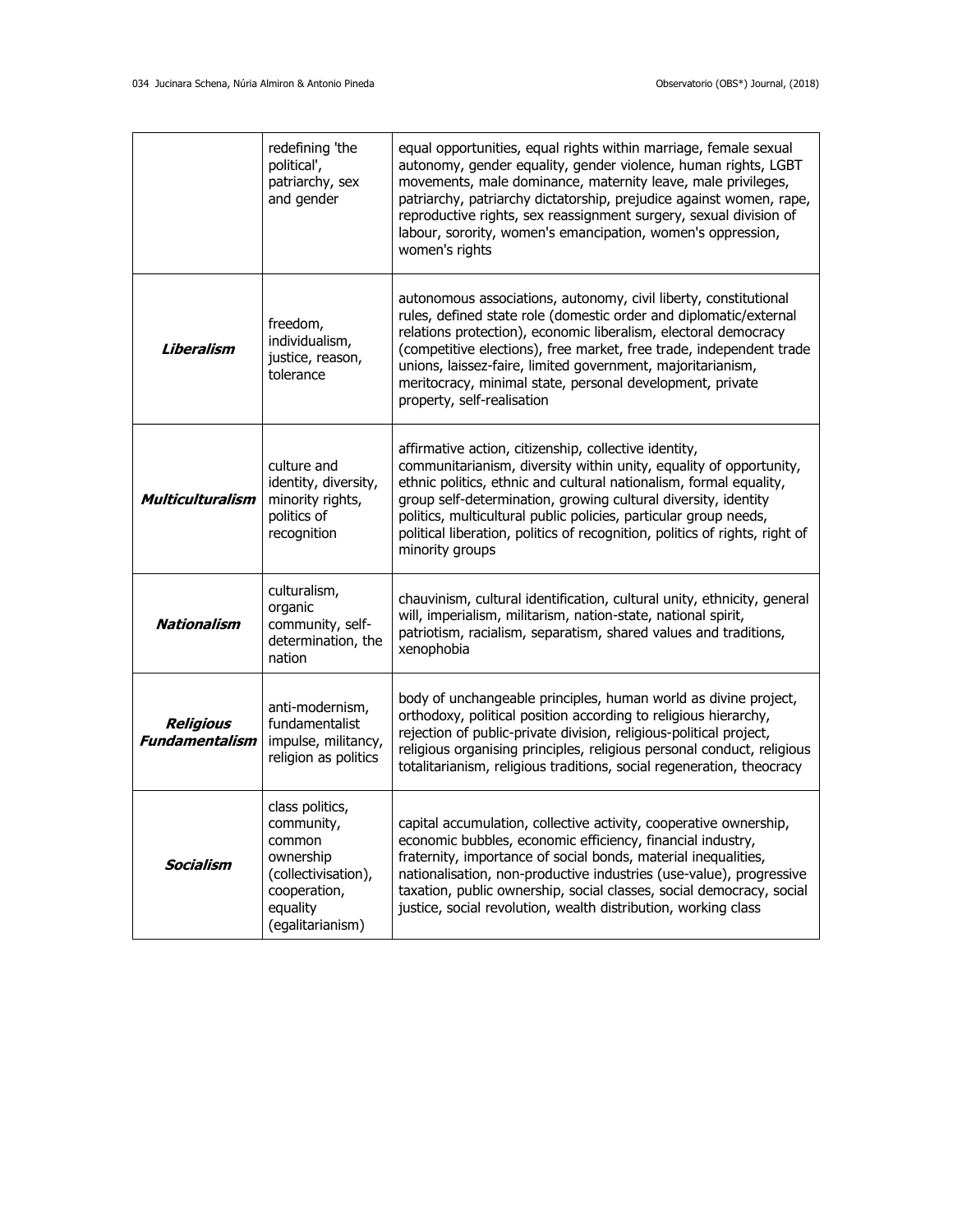|                                                                                                                                                                                                                                                                                                                                 | Speciesism                                                                                                                                     | anthropocentrism,<br>human-animal<br>dualism, human-<br>centrism, human<br>exceptionalism/<br>supremacism | animal activists framed as radicals, terrorists, extremists; humans<br>exploiting other animals framed as care providers, animal lovers,<br>victims, conservationists; human use of other animals framed as<br>normal, natural, equated to progress, needed for economic<br>growth, human health and ecological balance; other species<br>framed as commodified or objectified, dependence of humans,<br>less able, dangerous, a problem; suppression of the animal's<br>perspective, of the impact on the environment of animal<br>exploitation, of the intersections with other forms of oppression |
|---------------------------------------------------------------------------------------------------------------------------------------------------------------------------------------------------------------------------------------------------------------------------------------------------------------------------------|------------------------------------------------------------------------------------------------------------------------------------------------|-----------------------------------------------------------------------------------------------------------|-------------------------------------------------------------------------------------------------------------------------------------------------------------------------------------------------------------------------------------------------------------------------------------------------------------------------------------------------------------------------------------------------------------------------------------------------------------------------------------------------------------------------------------------------------------------------------------------------------|
| Source: Elaborated by the authors.                                                                                                                                                                                                                                                                                              |                                                                                                                                                |                                                                                                           |                                                                                                                                                                                                                                                                                                                                                                                                                                                                                                                                                                                                       |
|                                                                                                                                                                                                                                                                                                                                 | $1/2$ Set of political ideologies and core frames by Heywood (2012) except speciesism (Nibert, 2002; Singer, 2003;<br>Weizenfeld & Joy, 2014). |                                                                                                           |                                                                                                                                                                                                                                                                                                                                                                                                                                                                                                                                                                                                       |
| Ideological markers for each political ideology organised by authors and based on Eatwell & Wright (1993),<br>Schwarzmantel (1998), Eccleshall et al (2003), Tower Sargent (2009), Vincent (2010), Heywood (2012), Freeden,<br>Tower Sargent & Stears (2013), Ball, Dagger & O'Neill (2014) and Almiron, Cole & Freeman (2016). |                                                                                                                                                |                                                                                                           |                                                                                                                                                                                                                                                                                                                                                                                                                                                                                                                                                                                                       |

## Step 2: Identifying what distinguishes political ideologies

From the previous set of political ideologies, our next task was to identify the most relevant opposed/binary core values emerging from them. The aim was to gather the core issues distinguishing ideologies. The list includes the main elements highlighted by the authors in the literature review as contrasting amongst ideologies. The result is our recommendation of 14 sets of opposed/binary core values as shown in Table 3. These 14 sets have been included here because they encompass the main traits found in the most important political ideologies as defined in literature. Although some of the pairs are highlighted as opposed views in literature, the list of binary core values suggested here was elaborated by us.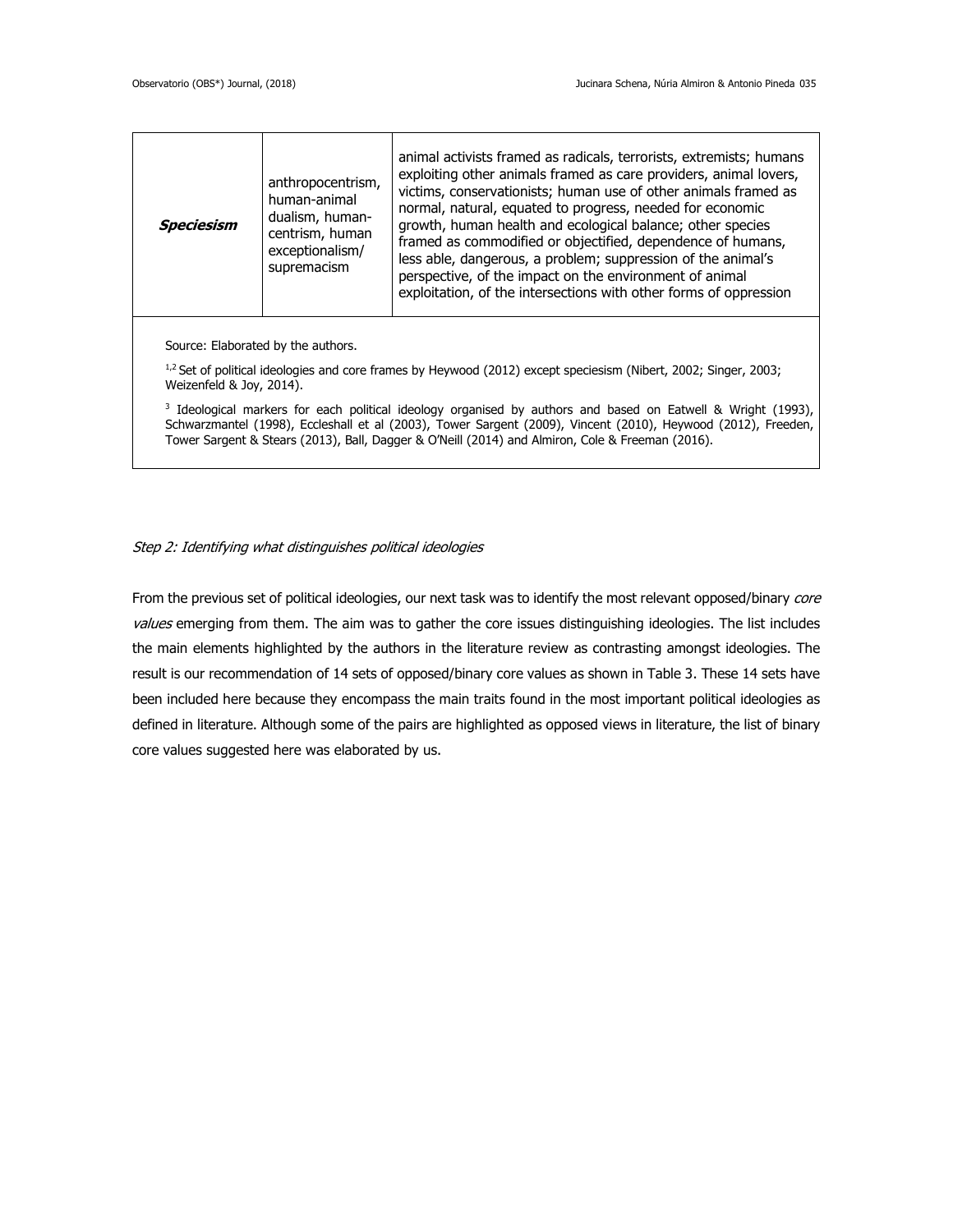## **Table 3:** Most relevant opposing core values within political ideologies

- 1. Hierarchical views vs. Egalitarian views
- 2. Authority viewed positively vs. Authority viewed negatively
- 3. Freedom as an individualistic value vs. Other conceptions of freedom
- 4. Democracy 'from above' vs. Democracy 'from below'
- 5. State viewed positively vs. State viewed negatively
- 6. Economy for the individual vs. Economy for the community
- 7. Society viewed within the egalitarian-elitist framework vs. Society viewed within the individualistcollectivist framework
- 8. Nation viewed positively vs. Nation viewed negatively
- 9. Gender viewed as a division vs. Gender not viewed as a division
- 10. Religion viewed positively vs. Religion viewed negatively
- 11. Culture viewed positively vs. Culture viewed negatively
- 12. History as progress vs. History as absence of progress
- 13. Human-centred view of nature vs. Non-human-centred view of nature
- 14. Self-centred view of human nature vs. Non-self-centred view of human nature

Source: Elaborated by the authors, drawing mainly from Heywood's core themes (2012), and refined with the literature review (Eatwell & Wright 1993, Schwarzmantel 1998, Nibert 2002, Singer, 2003, Eccleshall et al 2003, Tower Sargent 2009, Vincent 2010, Freeden, Tower Sargent & Stears 2013, Ball, Dagger & O'Neill 2014, Weizenfeld & Joy 2014, Almiron, Cole & Freeman 2016).

### Step 3. Identifying core themes within the opposed core values

For each set of opposed core values, different categories or core themes that a coder may effectively find in the news were then identified. Although these categories aim to be comprehensive, they should be taken only as a reference to identify the value under assessment. Table 4 offers the list of categories for each value. These categories include specific topics the coder can find in the news. They represent the translation of the ideological markers of Table 2 into a list of clearly defined themes, in an attempt to systematise the analysis. For a description of each category please see the code book added as annex 1 of this paper.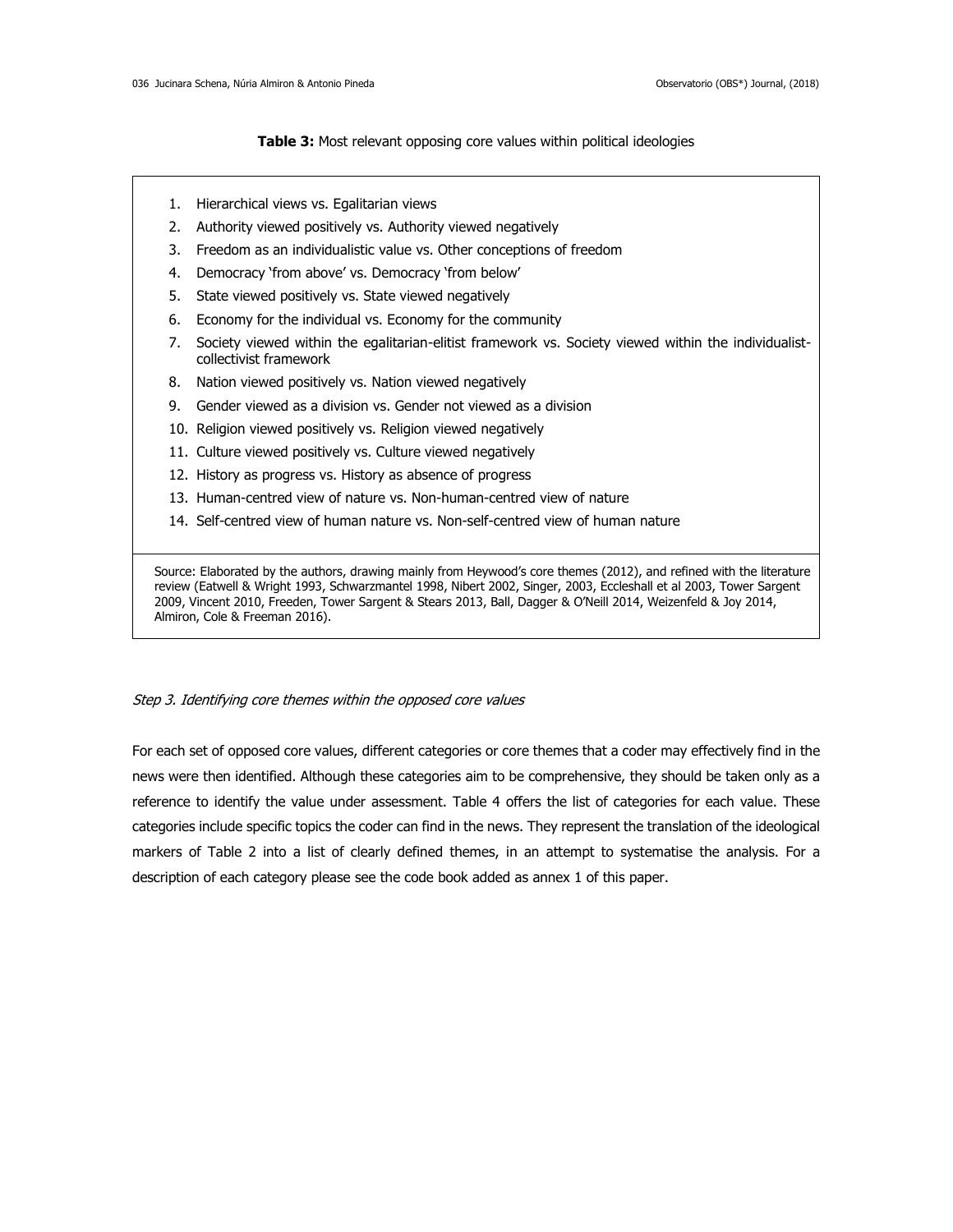| 1. Hierarchical view                                                                                                                                                 | 1. Egalitarian view                                                                                                                                             |
|----------------------------------------------------------------------------------------------------------------------------------------------------------------------|-----------------------------------------------------------------------------------------------------------------------------------------------------------------|
| 1.1. Natural inegalitarianism<br>1.2. Social inegalitarianism<br>1.3. Political inegalitarianism<br>1.4. Gender inegalitarianism<br>1.5. Speciesist inegalitarianism | 1.6. Natural egalitarianism<br>1.7. Social egalitarianism<br>1.8. Political egalitarianism<br>1.9. Gender egalitarianism<br>1.10. Non-speciesist egalitarianism |
| 2. Authority viewed positively                                                                                                                                       | 2. Authority viewed negatively                                                                                                                                  |
| 2.1. Authority from below<br>2.2. Authority from above<br>2.3. Authoritarian charismatic leadership                                                                  | 2.4. Authority as oppression                                                                                                                                    |
| 3. Freedom as an individualistic value                                                                                                                               | 3. Other conceptions of freedom                                                                                                                                 |
| 3.1. Positive freedom<br>3.2. Negative freedom                                                                                                                       | 3.3. Communitarian/Collectivist freedom<br>3.4. Inner freedom<br>3.5. Absence of individual freedom                                                             |
| 4. Democracy 'from above'                                                                                                                                            | 4. Democracy 'from below'                                                                                                                                       |
| 4.1. Elitist democracy<br>4.2. Authoritarian democracy                                                                                                               | 4.3. Participatory democracy<br>4.4. Radical democracy                                                                                                          |
| 5. State viewed positively                                                                                                                                           | 5. State viewed negatively                                                                                                                                      |
| 5.1. State as a guarantee of social order<br>5.2. State as the embodiment of the common good<br>and social welfare<br>5.3. Authoritarian state                       | 5.4. Ruling class state<br>5.5. Patriarchal state<br>5.6. State as evil                                                                                         |
| 6. Economy for individuals                                                                                                                                           | 6. Economy for the community                                                                                                                                    |
| 6.1. Restricted capitalist economy<br>6.2. Unrestricted capitalist economy<br>6.3. Corporatist economy                                                               | 6.4. Community economy<br>6.5. Green economy                                                                                                                    |
| 7. Society viewed within the egalitarian-<br>hierarchy framework                                                                                                     | 7. Society viewed within the individualist-<br>communitarian framework                                                                                          |
| 7.1. Classist society<br>7.2. Patriarchal society<br>7.3. Plural society<br>7.4. Non-plural society                                                                  | 7.5. Private society<br>7.6. Public society<br>7.7. Natural society                                                                                             |
| 8. Nation viewed positively                                                                                                                                          | 8. Nation viewed negatively                                                                                                                                     |
| 8.1. Nations as moral entities<br>8.2. Nations as sources of cohesion<br>8.3. Nations as the source of meaning<br>8.4. Nations as religious entities                 | 8.5. Nations as artificial divisions<br>8.6. Nations as tools of oppression                                                                                     |
| 9. Gender viewed as a division                                                                                                                                       | 9. Gender not viewed as a division                                                                                                                              |
| 9.1. Gender as a positive division                                                                                                                                   | 9.3. Gender as irrelevant                                                                                                                                       |

## **Table 4:** Main core themes within core values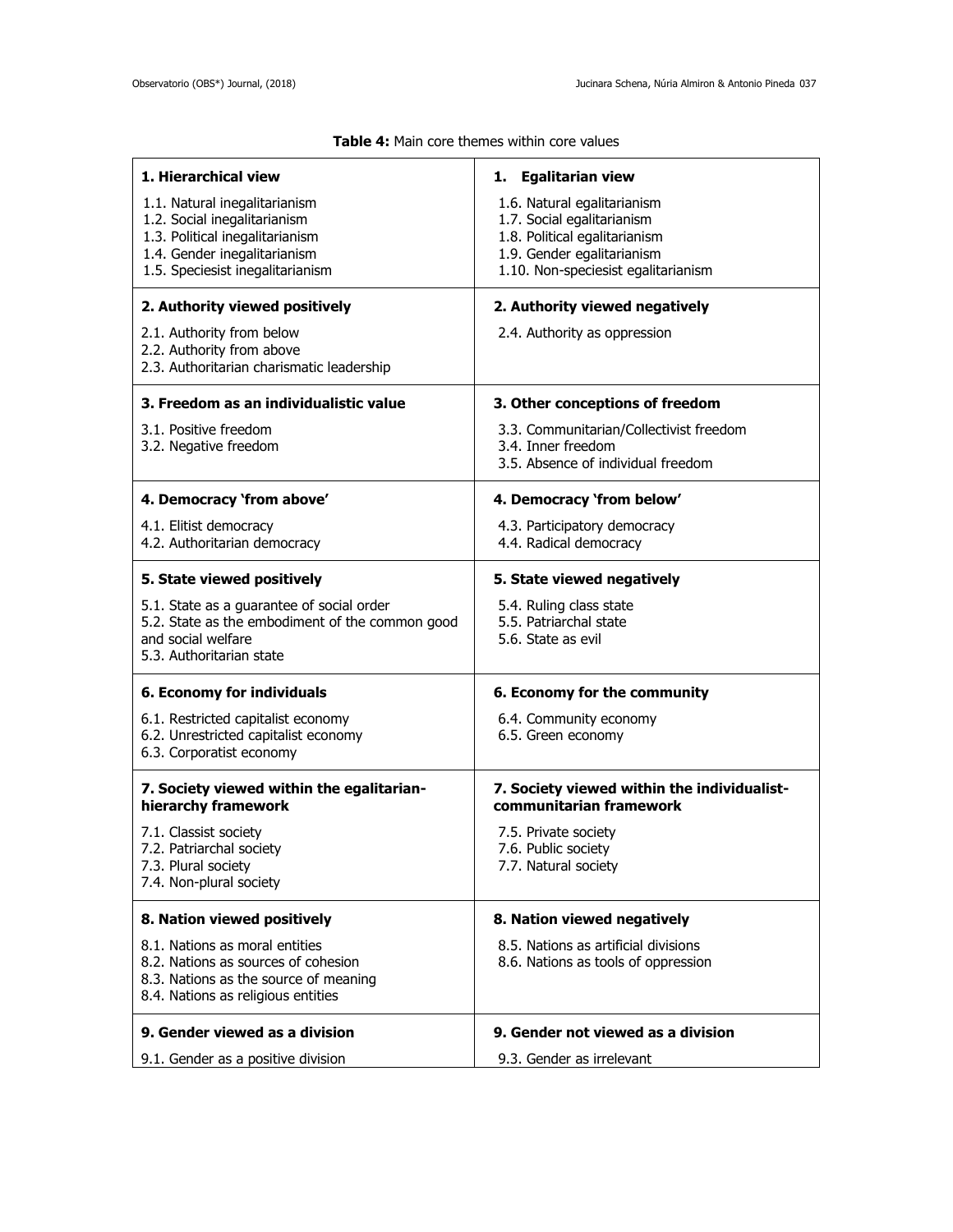| 9.2. Gender as a negative division                                                                                                                                                                          |                                                                                                                                                                                                                                                                                                                    |
|-------------------------------------------------------------------------------------------------------------------------------------------------------------------------------------------------------------|--------------------------------------------------------------------------------------------------------------------------------------------------------------------------------------------------------------------------------------------------------------------------------------------------------------------|
| 10. Religion viewed positively                                                                                                                                                                              | 10. Religion viewed negatively                                                                                                                                                                                                                                                                                     |
| 10.1. Religion as a civil right<br>10.1. Religion as a source of cohesion<br>10.3. Religion as essential                                                                                                    | 10.4. Religion as a distraction<br>10.5. Religion as oppression<br>10.6. Religion as a competitor                                                                                                                                                                                                                  |
| 11. Culture viewed positively                                                                                                                                                                               | 11. Culture viewed negatively                                                                                                                                                                                                                                                                                      |
| 11.1. High culture as a source of self-development<br>11.2. Traditions as a source of cohesion<br>11.3. Organic monoculture as a distinctive trait<br>11.4. Multiculturalism as a source of social cohesion | 11.5. Culture as part of the political<br>superstructure<br>11.6. Culture as a reflection on gender inequality                                                                                                                                                                                                     |
| 12. History as progress                                                                                                                                                                                     | 12. History as no progress                                                                                                                                                                                                                                                                                         |
| 12.1. History as progress<br>12.2. History as tradition                                                                                                                                                     | 12.3. History as decay                                                                                                                                                                                                                                                                                             |
| 13. Human-centred view of nature                                                                                                                                                                            | 13. Non-human-centred view of nature                                                                                                                                                                                                                                                                               |
| 13.1. Capitalist view of nature<br>13.2. Conservative view of nature<br>13.3. Nature as a model<br>13.4. Idyllic view of nature<br>13.5. Holistic view of nature<br>13.6. Divine view of nature             | 13.7. Non-speciesist view of nature                                                                                                                                                                                                                                                                                |
| 14. Self-centred view of human nature                                                                                                                                                                       | 14. Non-self-centred view of human nature                                                                                                                                                                                                                                                                          |
| 14.1. Humans as unique individuals<br>14.2. Humans as social creatures<br>14.3. Humans as part of the ecosystem                                                                                             | 14.4. Non-speciesist view of human nature                                                                                                                                                                                                                                                                          |
|                                                                                                                                                                                                             | Source: Elaborated by the authors, drawing mainly from Heywood's core themes (2012), and refined with<br>the literature review (Eatwell & Wright 1993, Schwarzmantel 1998, Nibert 2002, Singer 2003, Eccleshall et<br>$12002.$ Twee Council 2000, $10.1112040$ , Freedom Trees, Concert 0, Chroni2042, Bill, Brown |

al 2003, Tower Sargent 2009, Vincent 2010, Freeden, Tower Sargent & Stears 2013, Ball, Dagger & O'Neill 2014, Weizenfeld & Joy 2014, Almiron, Cole & Freeman 2016).

## Step 4. Fitting core themes and values into <sup>a</sup> simple ideological grid

Finally, we looked for a grid of simple categories in which all the core values and themes could fit. For this reduced set of general values, Douglas and Wildavsky's (1982) grid was chosen and slightly adapted. Therefore, the four big values suggested are individualism, communitarianism, egalitarianism and elitism. The aim was to find a grid on which all the traditional and new political ideologies —and their core themes— could be fitted, to thereby build a comprehensive, but at the same time, very simple and easy to remember framework of analysis. The Douglas and Wildavsky's typology was chosen because it represents two very simple sets of opposed worldviews that embrace all classical and new political ideologies as we can see in Figure 2. The positions on the grid of each political ideology may vary according to our own worldviews, yet all of them can easily be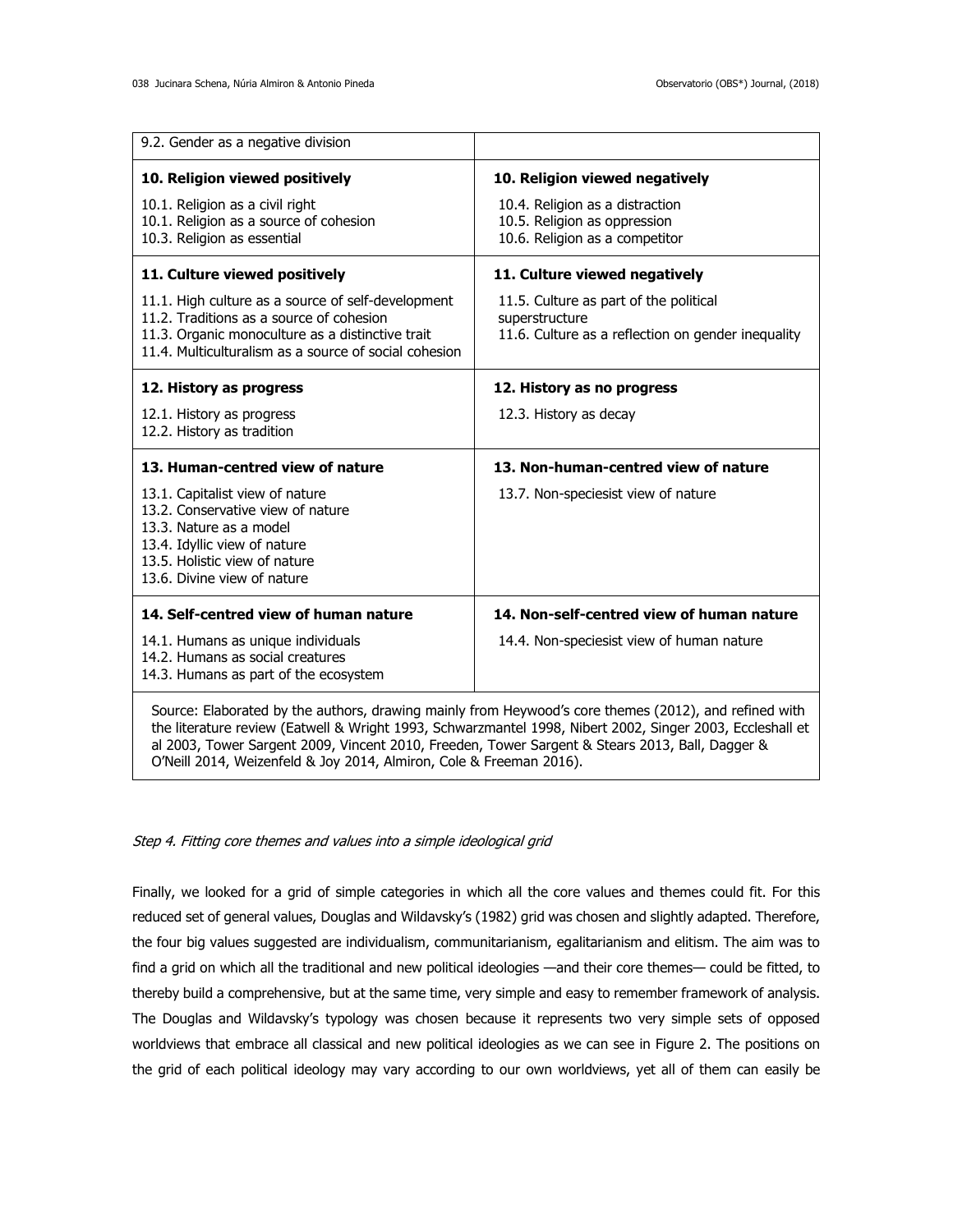located within these four dimensions. For a detailed view of how all the core themes for each ideology fit into each dimension of the grid, please see the code book attached as an annex.



## **Figure 2:** Political ideology and worldviews grid

Source: Elaborated by the authors, adapted from Douglas and Wildavsky (1982), and drawing mainly from Heywood's core themes (2012), and refined with the literature review (Eatwell & Wright 1993, Schwarzmantel 1998, Nibert 2002, Singer 2003, Eccleshall et al 2003, Tower Sargent 2009, Vincent 2010, Freeden, Tower Sargent & Stears 2013, Ball, Dagger & O'Neill 2014, Weizenfeld & Joy 2014, Almiron, Cole & Freeman 2016).

Media outlets will therefore be able to be labelled as:

- Individualists
- **Communitarians**
- **Egalitarians**
- Elitists

(Or any of the various combinations possible amongst the four core values. For instance, in this two-dimensional plane, the intersection of the communitarian and egalitarian dimensions can be understood, in classical ideological terms, as an *anarcho-communist* stance, while the label of *neoliberal conservatism* can be placed at the point where individualism and elitism converge).

By means of this analytical model, we suggest a coding procedure that subjects the sample to the following questions:

- 1) Which is the worldview which dominates? (for instance: elitism)
- 2) Which core values/frames can be identified from this worldview? (for instance: hierarchical views)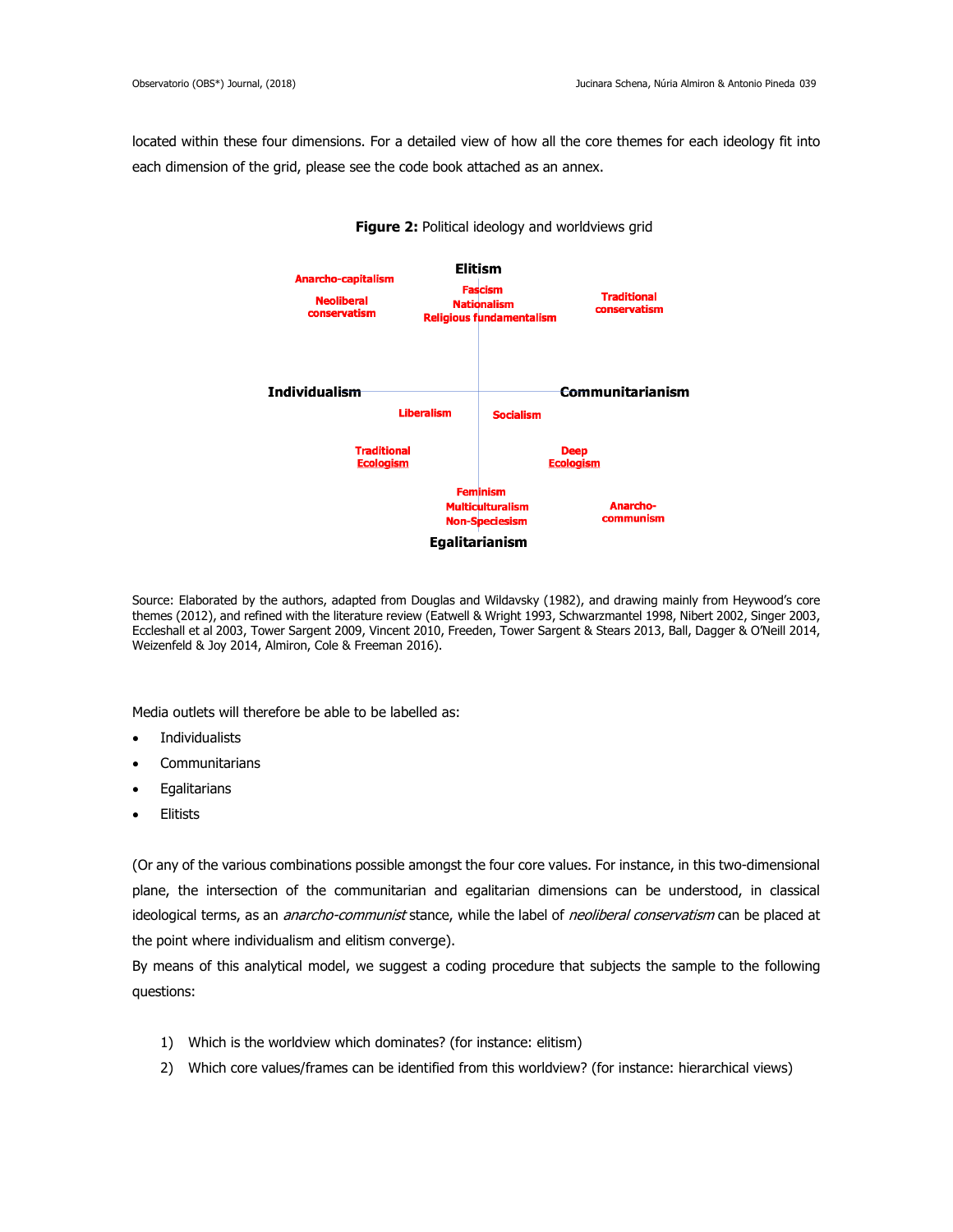- 3) Which core themes are present for each core value/frame identified? (for instance: social inegalitarianism)
- 4) Which empirical ideological markers frame the core values through the core themes? (this refers to the exact words used in the sample analysed matching our ideological markers)
- 5) Which ideological label can accordingly be applied to this article? (for instance: elitism, if elitism is confirmed, or a combination of elitism and another worldview)

The point is to collect only the textual examples that include ideological markers which are clearly pointing at the core themes and core values that allow the coder to identify a dominant worldview which can, in turn, be qualitatively scrutinised and deconstructed. Thus, we end with a rather detailed approach to the ideological stance of pieces of news which can contribute to a more objective analysis and understanding.

If so desired, after this procedure, the coder can apply a more specific political ideology label fitting the core values and themes (e. g. neoliberal conservatism, or anarcho-communism) to the analysed sample, although this runs the risk of narrowing the effort for the reasons stated at the beginning of this section. For a discussion of this method we have applied this procedure to a sample of 20 news articles, the results of which are presented in the next section.

# **Discussion: Mapping the ideology of Spanish online-only newspapers in the case of the 2017 PSOE secretary victory**

In order to apply the method proposed in this article and test its capability and limitations, a small sample of articles was chosen to be analysed. The theme definition to guide the search for articles was the political repercussions of the Spanish Socialist Workers' Party (PSOE) election of a new general secretary that took place on May 21<sup>st,</sup> 2017; an event known as *Primarias Socialistas* (Socialist Primaries). This specific event was chosen because of its relevance to the Spanish political scenario. The PSOE is one of the main political parties in Spain, and the May 2017 primary voting was the first election after a period during which the party had been managed by a provisional committee. The committee started managing the party after general secretary Pedro Sánchez resigned on October  $1<sup>st</sup>$  2016. After a period of turbulence inside the party which was related to other political affairs in Spain, Sánchez was re-elected by the PSOE's rank and file on May 21st.

A 20-day time period was established to delimit the search, starting on the election day (May 21<sup>st</sup> to June 10<sup>th</sup>). The resulting sample is composed of 20 articles found in 10 different online-only newspapers: *Diariocrítico* (3 articles), Diario YA (1 article), El Confidencial (2 articles), eldiario.es (3 articles), elplural.com (2 articles), infoLibre (2 articles), Libertad Digital (1 article), Público (2 articles), VoxPopuli (3 articles), and VilaWeb (1 article).

After applying the model, results show that (see Annex 1 for the whole table of results):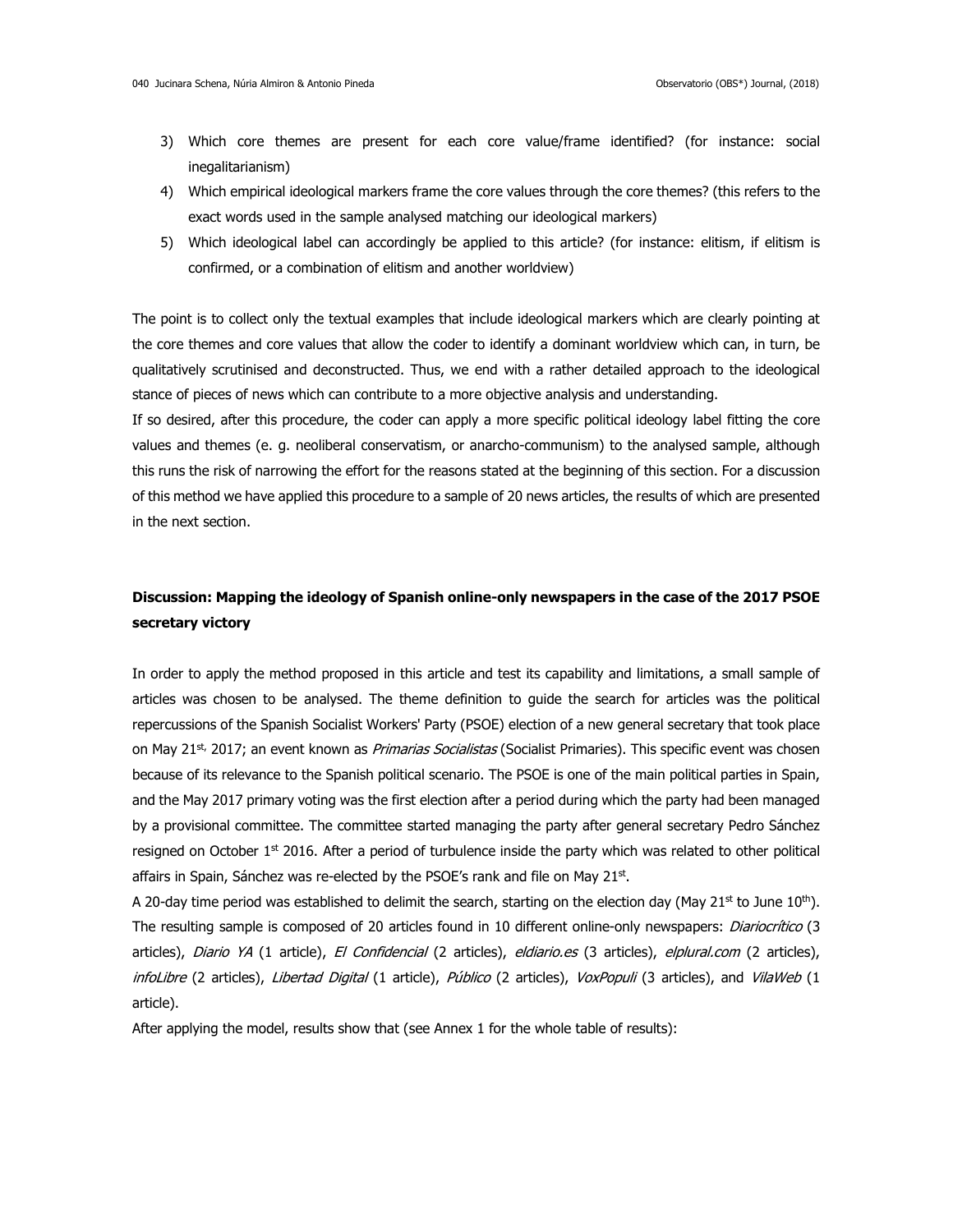- a) 13 articles (65% of the units analysed) included ideological markers referring to core values in line with egalitarianism or anti-elitism. No opposite core values were found in these articles, and thus we labelled them as holding an egalitarian worldview (6), an egalitarian & anti-elitist view (6), or an anti-elitist view (1).
- b) 7 articles (35%) included only ideological markers referring to core values in line with elitism or antiegalitarianism. No opposite core values were found in these articles, and so we labelled them as holding an elitist and anti-egalitarian worldview (3), an elitist worldview (3), or an elitist-individualistic worldview (1).

Regarding the way the combinations of worldviews were coded:

- An article was coded as elitist & anti-egalitarian when it included, for instance, ideological markers justifying, supporting or promoting elitist democracy (core theme 4.1) and a critique of social and political egalitarianism (1.7 and 1.8 respectively) and/or participatory democracy (4.3).
- In contrast, an article was coded as anti-elitist & egalitarian when it included ideological markers simultaneously providing strong critiques of authority from above (core theme 2.2), to authoritarian democracy (4.2), to elitist democracy (4.1), to classist society (7.1) and to political inegalitarianism (1.3). By way of example, in the case of unit ED03 (in the progressive eldiario.es), the excerpt "Llaman responsabilidad a mantener silencio ante la corrupción y acusan de desorden a quienes exigen cambios" was coded as anti-elitist because it clearly included a critique of political inegalitarianism (1.3), social inegalitarianism (1.2), elitist democracy (4.1) and authoritarian democracy (4.2). In the same article, the excerpt "Las elites intentan comprar tiempo, con la esperanza de que mientras tanto, las fuerzas políticas y sociales que buscan un cambio decaigan, pierdan fuelle, se cansen, sean derrotadas" was coded as egalitarian because it supported the core theme of participatory democracy (4.3), and promoted social egalitarianism (1.7) and the state as the embodiment of the common good and social welfare (5.2).

In no cases did the ideological markers contradict each other in the same article, thus no internal inconsistency was found.

In summary, the test conducted applying our method on the sample shows that the online-only Spanish press is rather plural, although a clear majority of articles leaned towards an egalitarian and anti-elitist stance. That is, most of the articles considered the re-election by the militancy of Pedro Sánchez to be fair and democratic, despite the opposition of the party elites, while a minority of articles criticised the re-election because the results went against the party elites, as in the article from El Confidencial (EC02). From such a small sample, obviously, these results cannot be generalised and served only for our purpose of testing the method for mapping ideologies in the press.

From our test, several conclusions can be drawn to increase the reliability of the method.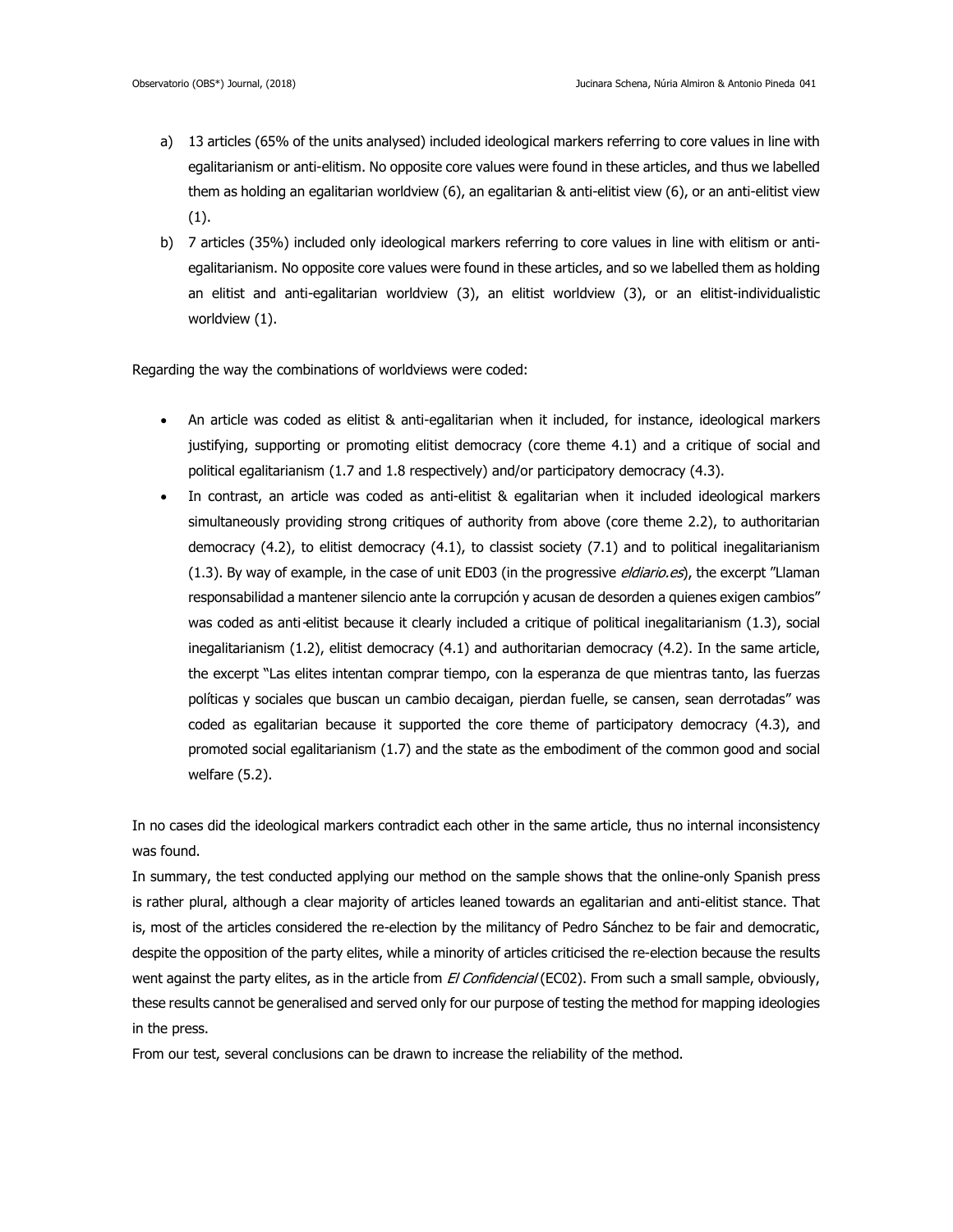First, the test shows that the worldviews used in the analysis very often appear in their negative form. This happens when the article includes ideological markers clearly criticising one specific worldview without expressing direct support for any core value backing the opposite worldview. For those situations, the "anti" prefix was added, because only describing the article in a positive way, as "pro" one worldview, was not accurate enough to consistently represent the article's ideological stance. Our analysis indicates that political ideologies in the press cannot be assessed only positively (for what is supported) but also negatively (for what is opposed), because very often they are expressed in both ways. Thus, the coder must be prepared not to apply worldviews alone but also reactions to opposite worldviews. For example, in one of the articles of the sample ("Doncs a veure ara què farà Sánchez...", from VilaWeb [VW01]), the author did not mention a single explicit egalitarian value directly, but he rather expressed egalitarianism by criticising elitist values.

Second, although the coding process following the method was overall easy and fast to apply, the test confirmed the relevance for the coder of being aware of the author's context and style. This allows misinterpretations to be avoided due to the coder's own point of view. Based on that, the recommendation is always to keep in mind a straight question related to the value that the author is explicitly supporting or criticising, without having to call upon deeper levels of discourse analysis to obtain the answer. A meticulous reading of each piece of content in order to highlight the markers is found to be extremely important.

Third, although one single marker is enough to identify a worldview in an article (if there are no core values that contradict it), the strength of the worldview identified in an article is linked to the number of markers found from the same axis, and to the argumentative consistency related to the markers. In our sample, there was not a single article showing an axiomatic inconsistency, that is, articles including core values that are in total opposition and thus neutralise each other. However, it must be noted that if such a case were found (an article including values which are in blatant contradiction) the coder should discard the article as invalid to determine the author's ideology or, alternatively, it can be considered that the article suffers from some sort of ideological schizophrenia. Fourth, the coding confirms the need to avoid tagging the articles following the traditional classification of political ideologies. As exposed in the theoretical background of this paper, ideology is a very complex theme, as the classification varies according to authors and suffers changes over time. Additionally, some ideologies are marked by blurred lines regarding an assertive —and academically endorsed— delimitation of core values and beliefs, hence requiring a very attentive analysis. The method suggested in this paper contains the core values encompassing the main political ideologies within the four axes adapted from Douglas and Wildavsky's grid (Egalitarianism, Communitarianism, Elitism and Individualism); coders can, if desired, apply the traditional labels of political ideologies (socialism, liberalism, conservatism, etc.) at this stage. However, this tagging cannot be done independently from the coder's own views. In contrast, the method suggested here allows for a pragmatic and efficient representation of ideologies while avoiding the problems of allocating traditional political ideologies. To sum up, we suggest here a qualitative method for mapping press ideology that allows for a high degree of depth and complexity while, at the same time, avoiding the traditional problems of both qualitative and quantitative analysis as well as problems of applying traditional ideological labels —problems of lack of objectivity mostly related to the coder's own worldview. We think that this method might contribute to the field of media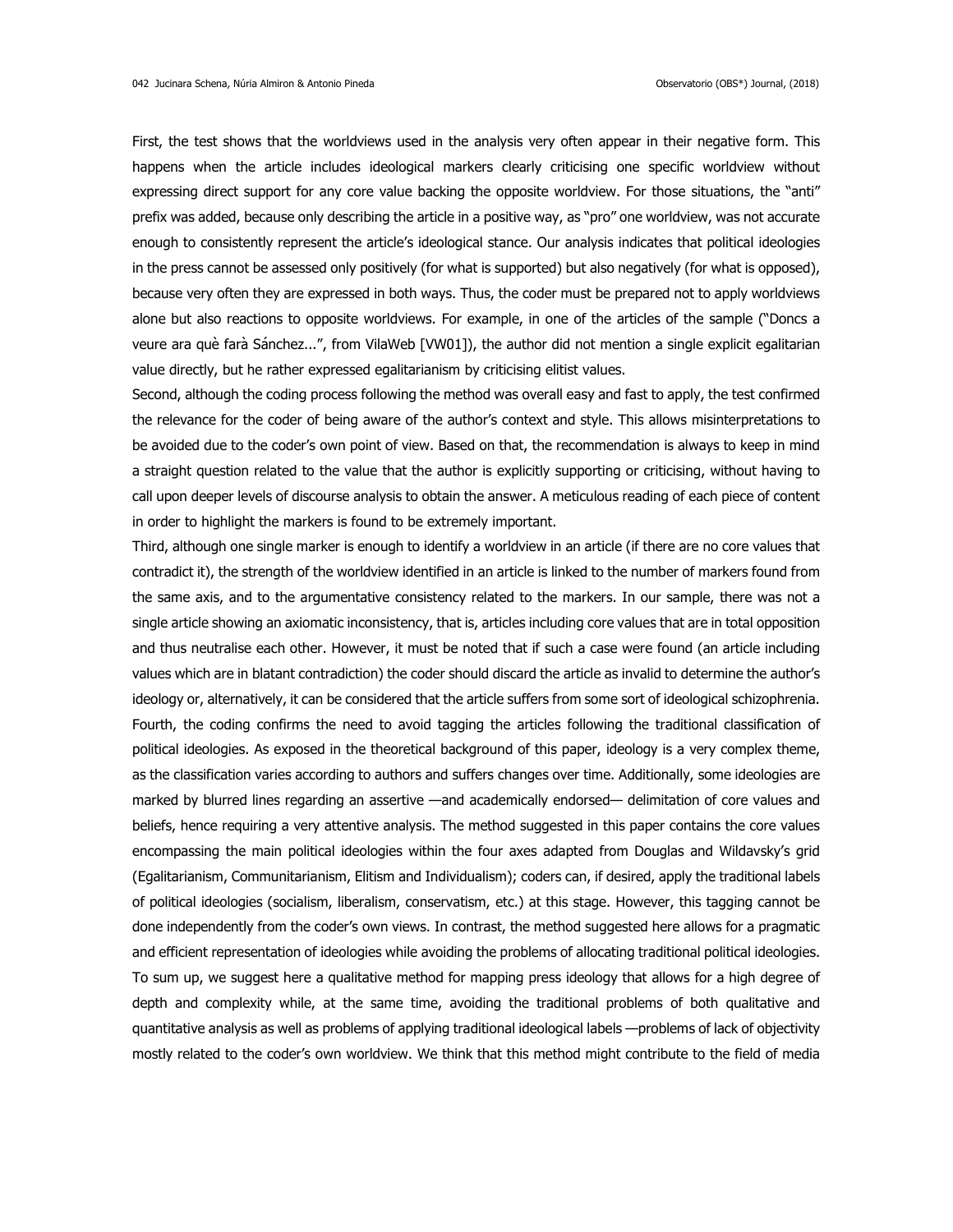studies by offering a pragmatic model to objectively systematise the analysis of political ideologies in the press. We encourage researchers to use and refine it.

## **References**

Abbagnano, N. (2007). Dicionário de Filosofia. São Paulo: Martins Fontes.

- Akhavan-Majid, R., & Ramaprasad, J. (2000). Framing Beijing Dominant Ideological Influences on the American Press Coverage of the Fourth UN Conference on Women and the NGO Forum. International Communication Gazette, 62(1), 45-59.
- Almiron, N. (2006). Pluralismo en Internet: el caso de los diarios digitales españoles de información general sin referente impreso. Ámbitos. Revista Internacional de Comunicación (15), 9-31.
- Almiron, N., Cole, M. & Freeman, C.P. (Eds.) (2016). Critical Animal and Media Studies. New York: Routledge.
- Altheide, D. L. (1984). Media hegemony: A failure of perspective. Public Opinion Quarterly, 48(2), 476-490.
- Althusser, L. (1971). Lenin and philosophy and other essays. New York: Monthly Review Press.
- Ball, T., Dagger, R. & O'Neil, D. (2014). Political Ideologies and the Democratic Ideal. New Jersey: Pearson.
- Bauman, Z. (1999). In the search of politics. Cambridge: Polity Press.
- Best, S. (2014). The politics of total liberation: Revolution for the 21st century. New York: Palgrave Macmillan.
- Birman, P., & Lehmann, D. (1999). Religion and the Media in a Battle for Ideological Hegemony: The Universal Church of the Kingdom of God and TV Globo in Brazil. Bulletin of Latin American Research, 18(2), 145-164.
- Brock, D. (2005). The Republican Noise Machine. New York: Three Rivers Press.
- Bryson, V. (1993). Feminism. In Eatwell, R., & Wright, A. (Eds.), Contemporary Political Ideologies (pp. 192-215). London: Pinter Publishers.
- Checa Godoy, A. (2011). Prensa y partidos políticos durante la II República. Sevilla: Centro Andaluz del Libro.
- Dalpiaz, J. (2008). Imprensa e ideologia: a cobertura do governo brasileiro pelos jornais britânicos. Comunicação & Educação, 13(2), 65-76.
- Douglas, M., & Wildavsky, A. (1982). Risk and Culture: An Essay on the Selection of Technological and Environmental Dangers. Berkeley: University of California Press.
- Eagleton, T. (1991). *Ideology An Introduction*. London: Verso.
- Eatwell, R. (1993). Ideologies: Approaches and Trends. In Eatwell, R., & Wright, A. (Eds.), Contemporary Political Ideologies (pp. 1-22). London: Pinter Publishers.
- Eatwell, R. & Wright, A. (Eds.). (1993). Contemporary Political Ideologies. London: Pinter Publishers.
- Eccleshall, R., Finlayson, A., Geoghegan, V., Kenny, M., Lloyd, M., MacKenzie, I. & Wilford, R. (2003). Political Ideologies - An introduction Third Edition. London: Routledge.
- Fairclough, N. (1989). Language and Power. Harlow: Longman.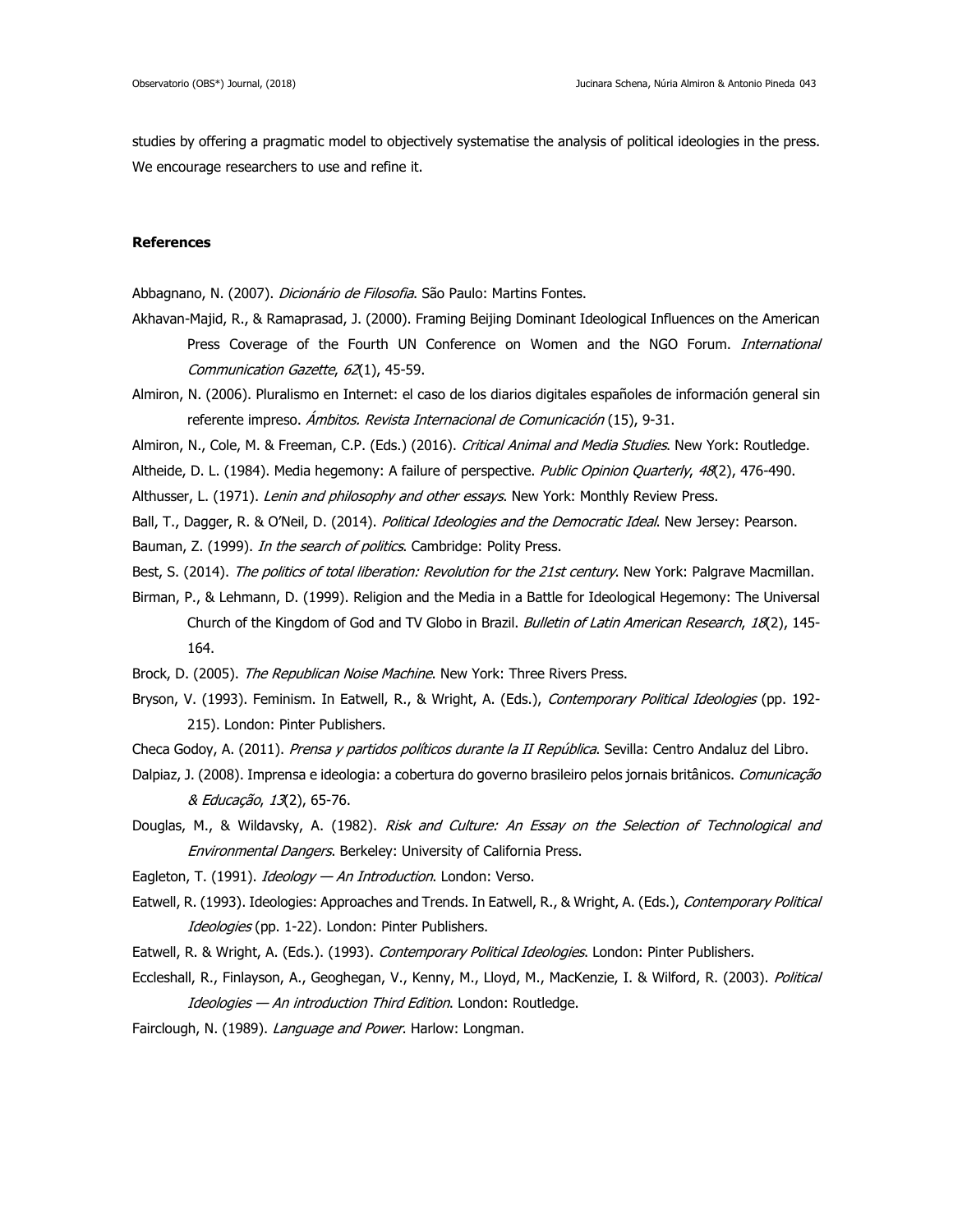- Finlayson, A. (2003). Nationalism. In Eccleshall, R., Finlayson, A., Geoghegan, V., Kenny, M., Lloyd, M., MacKenzie, I. & Wilford, R. Political Ideologies - An introduction Third Edition (pp. 98-117). London: Routledge.
- Fowler, R. (1991). Language in the News: Discourse and Ideology in the Press. London: Routledge.
- Franks, B. (2013). Anarchism. In Freeden, M., Taylor Sargent, L. & Stears, M. (Eds.). The Oxford Handbook of Political Ideologies (pp. 1149-1204). Oxford: Oxford University Press.
- Freeden, M. (2003). *Ideology: A Very Short Introduction*. Oxford: Oxford University Press.
- Freeden, M. (2006). Ideology and Political Theory. Journal of Political Ideologies, 11(1), 3-22.
- Freeden, M., Tower Sargent, L. & Stears, M. (Eds.) (2013). The Oxford Handbook of Political Ideologies. Oxford: Oxford University Press.
- Gaukroger, S. (2014). Sensibility. In Garret, A. (Ed.), The Routledge Companion to Eighteenth Century Philosophy, (pp. 381-399). London: Routledge.
- Geoghegan, V. (2003). Socialism. In Eccleshall, R., Finlayson, A., Geoghegan, V., Kenny, M., Lloyd, M., MacKenzie, I. & Wilford, R. Political Ideologies - An introduction Thrid Edition (pp. 73-96). London: Routledge.
- Gerring, J. (1997). Ideology: A definitional analysis. Political Research Quarterly, 50(4), 957-994.
- Golding, P. (1977). Media professionalism in the Third World: The transfer of an ideology. In J. Curran, M. Gurevitch, & J. Woollacott (Eds.), Mass communication and society (pp. 291-308). London: Edward Arnold Publishers.
- Goss, B. M. (2005). "Jeffersonian Poetry": An ideological analysis of George F. Will's editorials (2002-2004). Journalism Studies, 6(4), 417-429.
- Gramsci, A. (1971). Selections from the Prision Notebook. London: Lawrence and Wishart.
- Hall, S. (1973). *Encoding and decoding in the Television Discourse*. CCCS Stencilled Paper n. 7. Birmingham: Centre for Contemporary Studies.
- Hall, S. (1977). Culture, the media and the "ideological effect". In Curran, J., Gurevitch, M. & Woollacott, J. (Eds.). Mass Communication and Society (pp. 315-348) London: Edward Arnold Publishers.
- Hall, S. (1982). The Rediscovery of 'Ideology': Return of the Repressed in Media Studies. In Gurevitch, M., Bennett, T., and Curran, J. Culture, Society, and the Media (pp. 52-86). London: Methuen.
- Hall, S. (1985). Signification, representation, ideology: Althusser and the post-structuralist debates. Critical Studies in Media Communication, 2(2), 91-114.
- Hall, S. (1996). Culture, Media, Language: Working Papers in Cultural Studies, 1972-1979. London: Routledge.
- Hallin, D., & Mancini, P. (2012). Comparing Media Systems Beyond the Western World. Cambridge: Cambridge University Press.
- Hawkes, D. (2003). Ideology. London: Routledge.
- Herman, E. S., & Chomsky, N. (2010). *Manufacturing consent: The political economy of the mass media*. New York: Random House.
- Heywood, A. (2004). Political Theory An Introduction. New York: Palgrave Macmillan.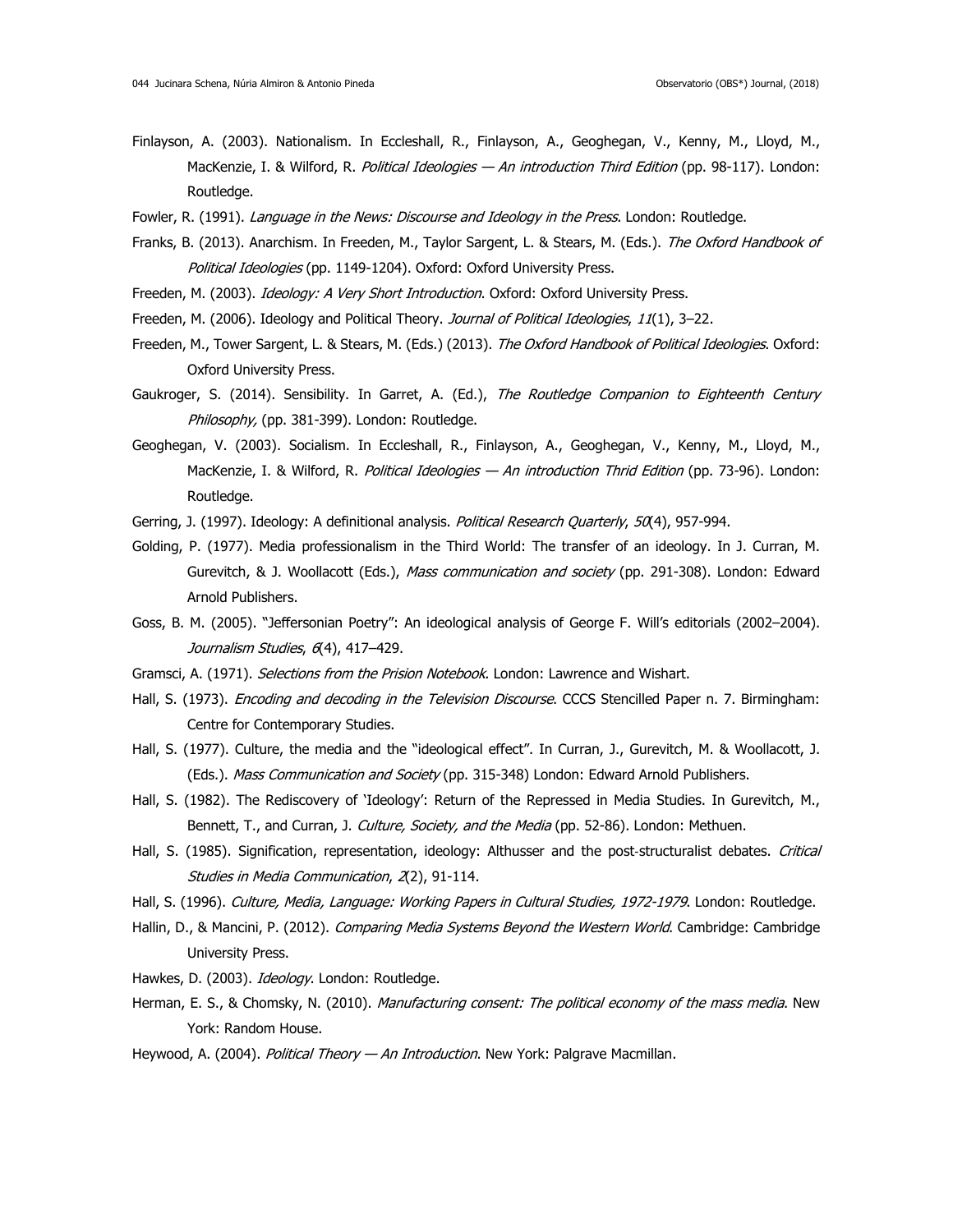Heywood, A. (2011). Global Politics. New York: Palgrave Macmillan.

- Heywood, A. (2012). Political Ideologies An Introduction. New York: Palgrave Macmillan.
- Kenny, M. (2003). Ecologism. In Eccleshall, R., Finlayson, A., Geoghegan, V., Kenny, M., Lloyd, M., MacKenzie, I. & Wilford, R. Political Ideologies - An introduction Third Edition (pp. 151-178). London: Routledge.
- Klimkiewicz, B. (2005). Media Pluralism: European Regulatory Policies and the Case of Central Europe. EUI Working Papers (RSCAS No 2005/19).
- Labio-Bernal, A., & Reig, R. (2006). Propuestas de comunicación alternativa en Internet: Los casos de Hispanidad, Minuto Digital y Rebelión. Razón y palabra, 49, (pp. 1-10). Retrieved March 5, 2017, from: [https://idus.us.es/xmlui/bitstream/handle/11441/28967/Reig%20y%20Labio%20HISPANIDAD.pdf?se](https://idus.us.es/xmlui/bitstream/handle/11441/28967/Reig%2525252520y%2525252520Labio%2525252520HISPANIDAD.pdf?sequence=1&isAllowed=y) [quence=1&isAllowed=y](https://idus.us.es/xmlui/bitstream/handle/11441/28967/Reig%2525252520y%2525252520Labio%2525252520HISPANIDAD.pdf?sequence=1&isAllowed=y)
- Labio, A., & Pineda, A. (2016). Leftward Shift, Media Change? Ideology and Politics in Spanish Online-Only Newspapers After the 15-M Movement. International Journal of Communication, 10(2016), 2661-2682.
- Leader Maynard, J. (2013). A map of the field of ideological analysis. Journal of Political Ideologies, 18(3), 299-327.
- Liddell, H. G. & Scott, R. (1940). A Greek-English Lexicon. Oxford: Clarendon Press.
- Lloyd, M. (2003). The end of ideology? In Eccleshall, R., Finlayson, A., Geoghegan, V., Kenny, M., Lloyd, M., MacKenzie, I. & Wilford, R. Political Ideologies - An introduction Third Edition (pp. 217-241). London: Routledge.
- Mannheim, K. (1954). *Ideology and Utopia An introduction to the Sociology of Knowledge*. New York: Harcourt.
- Martín-Barbero, J. (2002). Oficio de cartógrafo. Travesías latinoamericanas de la comunicación en la cultura. México D.F.: Fondo de Cultura Económica.
- Marx, K. & Engels, F. (1975). The German Ideology. In Marx, K. & Engels, F.: Karl Marx and Friederich Engels Collected Works (vol.5). London: Lawrence and Wishart.
- Mattelart A., & Mattelart, M. (1997). Historia de las teorías de la comunicación. Barcelona: Paidós.
- Mattelart, A. & Siegelaub, S. (1983). *Communication and Class Struggle* (v. I, II, III). New York: International General.
- McCluskey, M. & Kim, Y. M. (2012). Moderatism or Polarization? Representation of Advocacy Groups' Ideology in Newspapers. Journalism & Mass Communication Quarterly 89(4), 565-584.
- Mcknight, D. (2003). "A World Hungry for a New Philosophy": Rupert Murdoch and the rise of neo-liberalism. Journalism Studies 4(3), 347-358.
- Mészáros, I. (2005). The Power of ideology. London: Zed Books.
- Nibert, D. (2002). Animal Rights, Human Rights. Lanharm: Littlefield Publishers.
- Norris, P. (1997). Politics and the press: The news media and their influences. London: Lynne Rienner Publishers.
- O'Sullivan, N. (1993). Conservatism. In Eatwell, R. & Wright, A. (Eds.), Contemporary Political Ideologies (pp. 50-77). London: Pinter Publishers.
- Patterson, T. E., & Donsbagh, W. (1996). News decisions: Journalists as partisan actors. Political communication, 13(4), 455-468.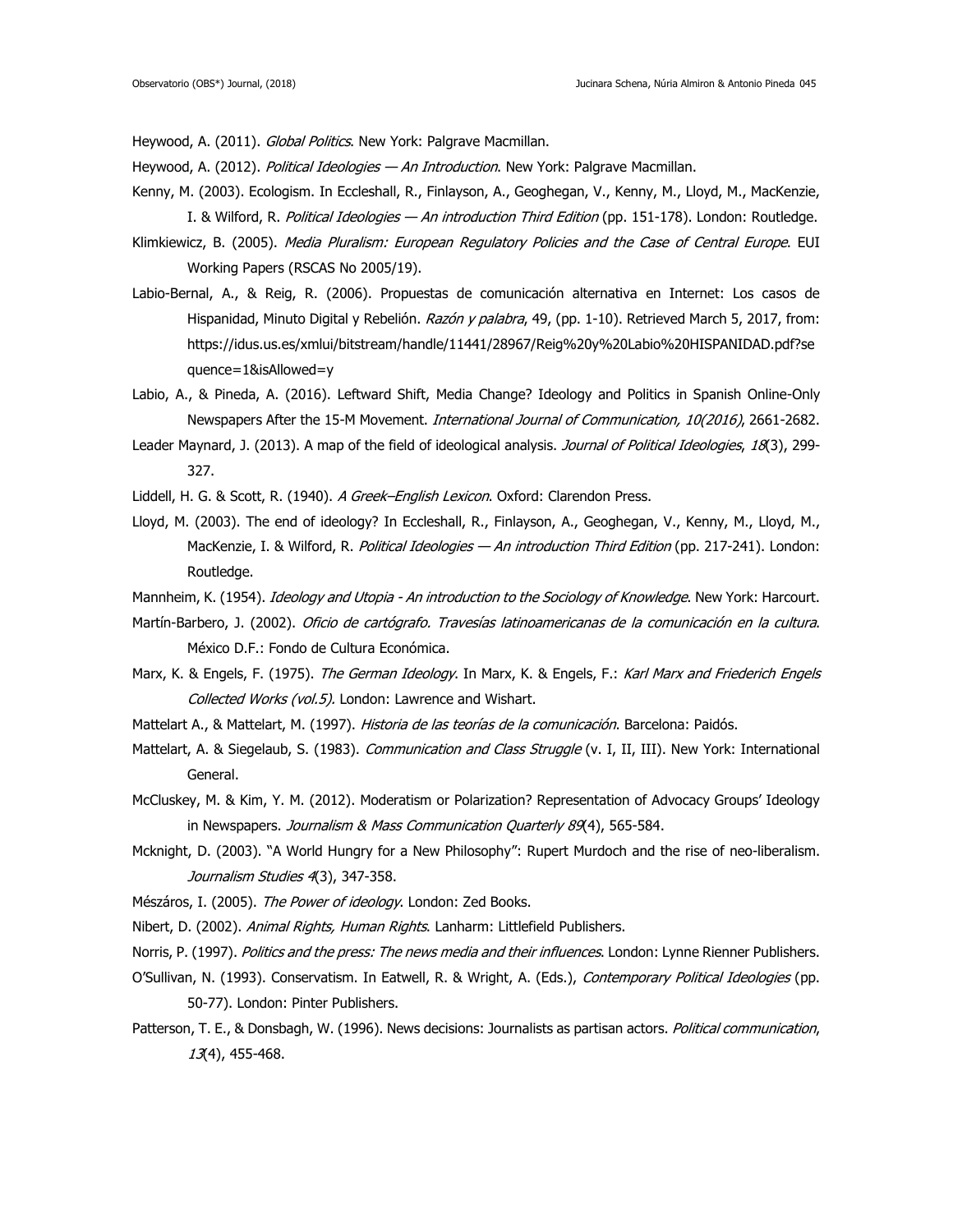- Pineda, A. & Almiron, N. (2013). Ideology, Politics, and Opinion Journalism: A Content Analysis of Spanish Onlineonly Newspapers. Triple C,  $11(2)$ , 558-574.
- Rucht, D. (2013). Protest movements and their media usages. In Cammaerts, B., Mattoni, A., & McCurdy, P. (Eds.). Mediation and protest movements (pp. 249-268). Bristol: Intellect.
- Sargent, L. (2009). Contemporary Political Ideologies A comparative analysis. Belmont: Wadsworth.
- Schudson, M. (2001). The objectivity norm in American journalism. Journalism, 2(2), 149-170.
- Schwarzmantel, J. (1998). The age of Ideology Political Ideologies from the American Revolution to Postmodern Times. New York: New York University Press.
- Seliger, M. (1979). The Marxist Conception of Ideology. Cambridge: Cambridge University Press.
- Singer, P. (2003). Animal liberation at 30. The New York review of books, 50(8), 3.
- Smith Pussetto, C., García Vázquez, N. J., & Pérez Esparza, J. D. (2008). Análisis de la ideología empresarial regiomontana: Un acercamiento a partir del periódico El Norte. CONfines de relaciones internacionales y ciencia política, 4(7), 11-25.
- Stankiewicz, W. J. (1993). In search of a political philosophy Ideologies at the close of the twentieth century. London: Routledge.
- Steele, J. (2009). Professionalism Online. How Malaysiakini Challenges Authoritarianism. *International Journal of* Press/Politics 14(1), 91-111.
- Taiwo, R. (2007). Language, Ideology and Power Relations in Nigerian Newspaper Headlines. Nebula 4(1), 218-245.
- Therborn, G. (1980). The ideology of power and the power of ideology. London: Verso.
- Thompson, J. B. (1995). The Media and modernity, a social theory of the media. Cambridge: Polity Press.
- Thompson, J. B. (2013). Ideology and modern culture: Critical social theory in the era of mass communication. London: John Wiley & Sons.
- Thompson, J.B. (1984). Studies in the theory of ideology. Berkeley: University of California Press.
- van Dijk, T. A. (1998). Ideology: A multidisciplinary approach. London: Sage.
- van Dijk, T. A. (2005). Politics, Ideology, and Discourse. In R. Wodak (Ed), *Encyclopedia of language &* linguistics: Volume on Politics and Language (pp. 728-740). Amsterdam: Elsevier.
- van, Dijk. T. A. (2008). *Discourse and power*. New York: Palgrave Mcmillan.
- Vincent, A. (2010). Modern Political Ideologies. Chichester, UK: Wiley-Blackwell.
- Ward, S. J. (1998). An Answer to Martin Bell: objectivity and attachment in journalism. Harvard International Journal of Press/Politics, 3(3), 121-125.
- Watson, J. (1998). Media Communication An introduction to theory and process. New York: Palgrave MacMillan.
- Weitzenfeld, A & Joy, M. (2014). An overview of anthropocentrism, humanism, and speciesism in critical animal theory. In Nocella III, A.J., Sorenson, J., Socha, K. & Matsuka, A. (Eds.), *Defining critical animal studies:* An intersectional social justice approach for liberation (pp. 3- 27). New York: Peter Lang Publishing.
- Wilford, R. (2003). Fascism. In Eccleshall, R., Finlayson, A., Geoghegan, V., Kenny, M., Lloyd, M., MacKenzie, I. & Wilford, R. Political Ideologies — An introduction Third Edition (pp. 120-150). London: Routledge.